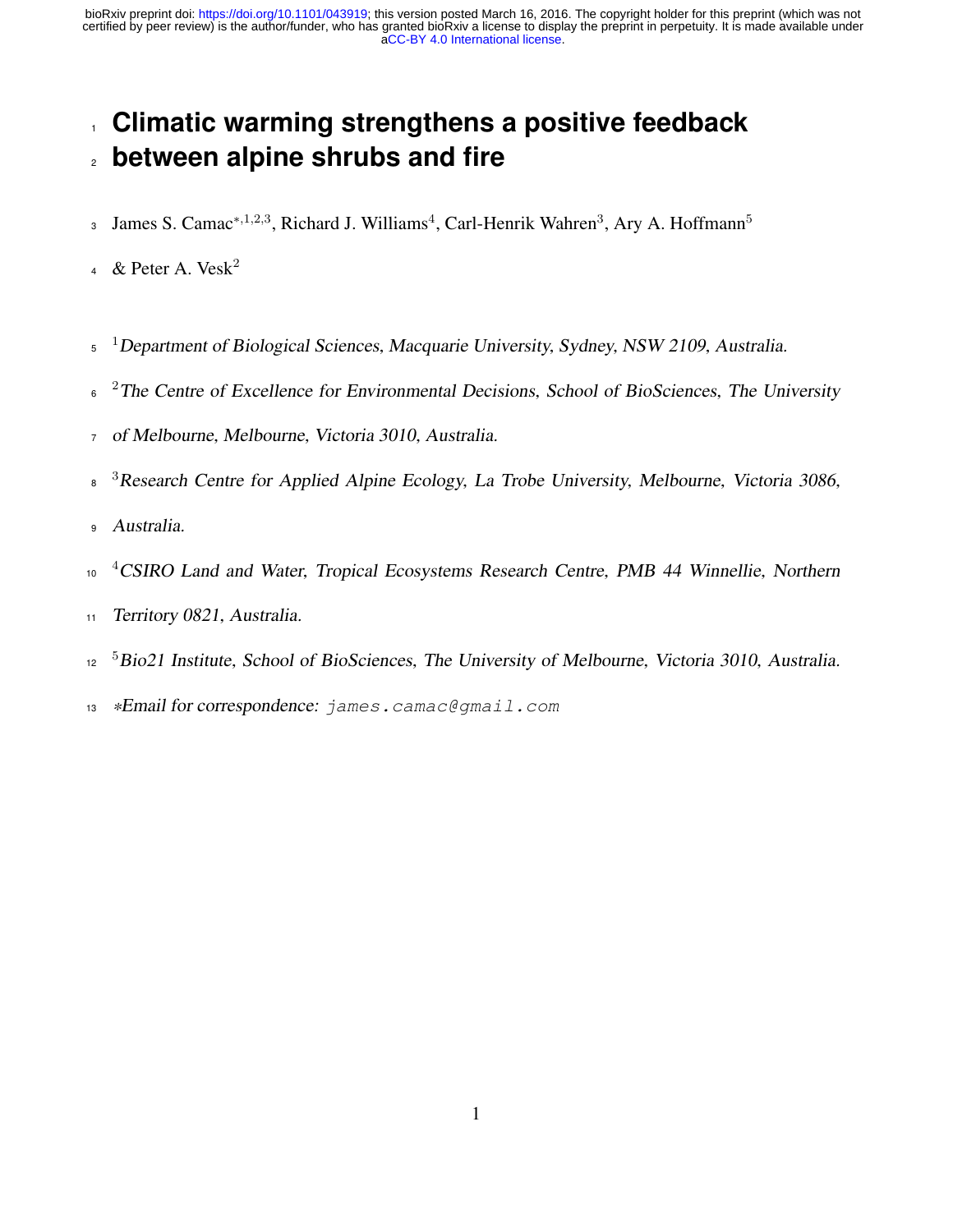<sup>14</sup> Climate change is expected to increase fire activity and woody plant encroachment in arctic and alpine landscapes. However, it is unknown whether increases in woody species and fire will interact to exacerbate changes in structure, function and composition of these ecosys- tems. Here we use field surveys and experimental manipulations to examine warming and <sup>18</sup> fire effects on recruitment, growth and survival of seedlings of evergreen obligate seeding alpine shrubs. We find that fire substantially increased shrub seedling establishment (up to 32–fold) and that warming doubled tall shrub seedling growth rates and could increase  $_{21}$  survival. Warming had limited or no effect on shrub recruitment, post-fire gap-infilling by grass, or competitive effects of grass on shrub seedling growth and survival. These findings indicate that rising temperatures coupled with more frequent or severe fires will likely exac- erbate increases in tall evergreen shrubs by increasing recruitment, doubling growth rates, and potentially increasing shrub survival.

 Accurately forecasting the effects of climatic warming on vegetation dynamics requires an understanding of the mechanisms by which climate and vegetation interact. Most forecasting models include the direct effects of climatic conditions on species distributions, but largely ig- nore biotic interactions and the type, frequency and severity of disturbances that are also likely to 0 change<sup>1-3</sup>. Because disturbance strongly influences recruitment opportunities, and thus, composi- $_{31}$  tion and structure of plant communities and biomes worldwide<sup>[4,](#page-14-2)5</sup>, it has the capacity to exacerbate or diminish how climate affects vegetation. Seedlings are the life stage most vulnerable to climate and disturbance, and the life stage which determines the long-term persistence of a species and <sup>34</sup> its capacity to establish in new areas. Consequently, it is imperative to understand how seedlings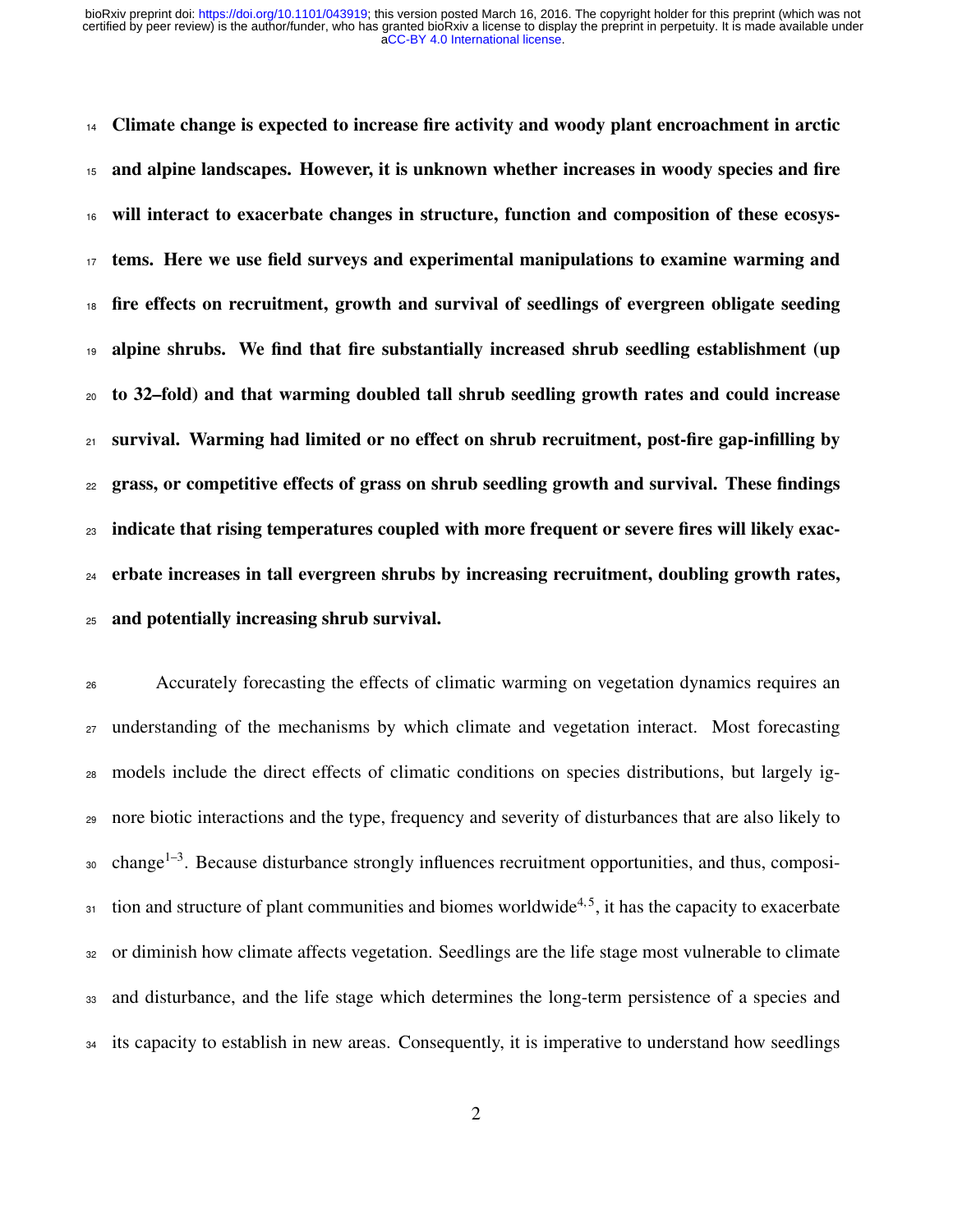$35$  respond to both changing climate and disturbance regimes<sup>[6,](#page-15-1)7</sup>.

<sup>36</sup> Field manipulative experiments have been widely used to investigate the effects of climate <sup>37</sup> change on plant communities. These experiments have provided invaluable information on how 38 climate change directly influences plant phenology<sup>[8,](#page-15-3)9</sup>, reproduction<sup>[10](#page-15-5)</sup>, morphology<sup>[11](#page-15-6)</sup>, growth<sup>[12](#page-15-7)</sup>, 39 floristic composition<sup>[13](#page-16-0)</sup> and biotic interactions<sup>[14](#page-16-1)</sup>. However, because disturbances vary both spatially 40 and temporally, most have focused on mature plant responses in relatively undisturbed vegetation<sup>[7](#page-15-2)</sup>. <sup>41</sup> As such, few field climate experiments have been conducted on seedlings or vegetation in post-42 disturbance conditions (but see<sup>[15](#page-16-2)[–17](#page-16-3)</sup>). Consequently, little is known about how climate change in-43 fluences seedling demographic rates<sup>[7](#page-15-2)</sup> and thus, vegetation recovery in post-disturbance conditions. <sup>44</sup> We consider these issues in Australian alpine heathland.

 In alpine and arctic ecosystems, warming experiments and long-term monitoring have doc- umented significant increases in the growth and cover of woody species<sup>[18](#page-16-4)[–20](#page-16-5)</sup>. The frequency and extent of wildfires have also increased in these environments over recent decades, a trend expected 48 to continue<sup>[21–](#page-16-6)[24](#page-17-0)</sup>. In alpine and tundra ecosystems, current evidence from long-term and experimen-49 tal studies indicate that shrub recruitment and encroachment is highest in disturbed areas $25-27$  $25-27$ , that climatic warming is likely to increase woody species growth rates<sup>[20,](#page-16-5) [28,](#page-17-3) [29](#page-18-0)</sup>, and that shrubs are the most flammable component of these ecosystems<sup>[30–](#page-18-1)[32](#page-18-2)</sup>. The combination of this evidence indicates that more frequent or severe fire may increase recruitment opportunities for woody species, which when coupled with higher growth and survival rates caused by rising temperatures, will exacerbate shrub expansion<sup>[33,](#page-18-3) [34](#page-18-4)</sup> and ultimately increase the likelihood of fire<sup>[20,](#page-16-5) [31,](#page-18-5) [32](#page-18-2)</sup>. In effect, warming could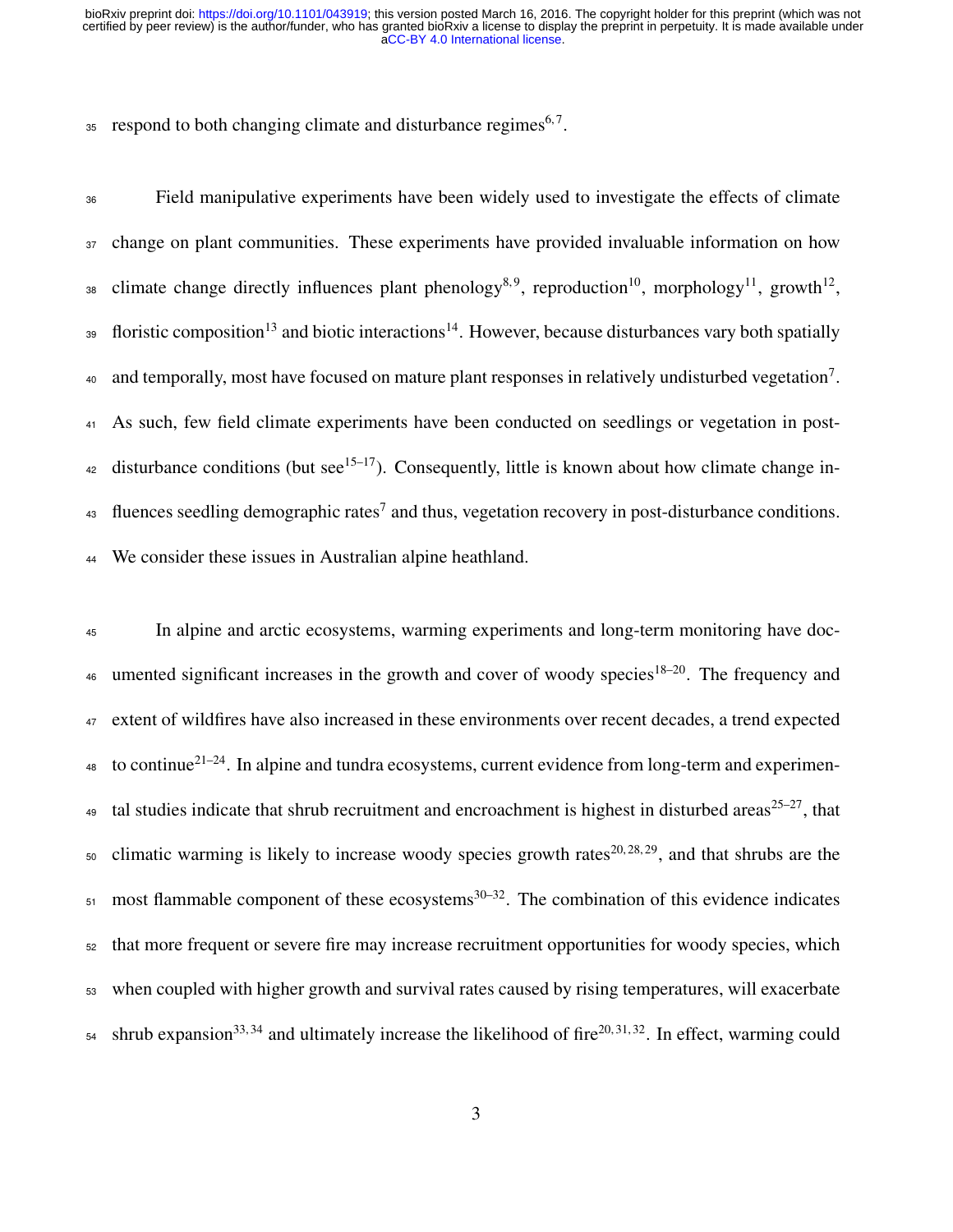strengthen an existing feedback loop that not only has the potential to cause rapid changes in the composition and structure of alpine and arctic vegetation, but also has serious social, biodiversity and carbon sequestration consequences<sup>[35](#page-18-6)</sup>.

58 While paleoecological studies have indicated that such a feedback may exist<sup>[31,](#page-18-5)32</sup>, there is a paucity of information on multiple mechanisms that may strengthen, mitigate or break this feed- back loop (Fig. [1a](#page-21-0)). For example, we have little information on whether fire will stimulate shrub <sup>61</sup> seedling recruitment in alpine or tundra ecosystems, nor do we know how rates of seedling growth and survival will be affected under warmer, more exposed, post-fire conditions. Furthermore, we do not know how tussock grasslands (the other dominant community in these ecosystems) will respond to warmer post-fire conditions, whether grasses have competitive, facilitative or no effect on shrub seedling vital rates, or whether such effects are altered by warmer post-fire conditions.

<sup>66</sup> We examine these unknowns and their impacts on the feedback between climatic warming, shrubs and fire in Australian alpine vegetation. As with tundra ecosystems, the Australian Alps have experienced rapid changes in climate. Since 1979, mean growing season temperatures have  $\epsilon$  risen by approximately 0.4°C and annual precipitation has fallen by 6%<sup>[36](#page-18-7)</sup>, with a consequent de- $\sigma$  cline in snow pack depth<sup>[37](#page-19-0)</sup>. These climatic changes have been correlated with a 10 to 20% increase in shrub cover and a 25% decline in graminoids cover<sup>[36](#page-18-7)</sup>. Much of the Australian Alps has also been  $\mu$  burnt by recent wildfires, the frequency and severity of which are expected to increase<sup>[24,](#page-17-0) [38](#page-19-1)</sup>.

 We took advantage of recent fires in alpine open heathland, a plant community that occupies ca. 25% of the Australian alpine landscape<sup>[38](#page-19-1)</sup>. Under global warming, this plant community is likely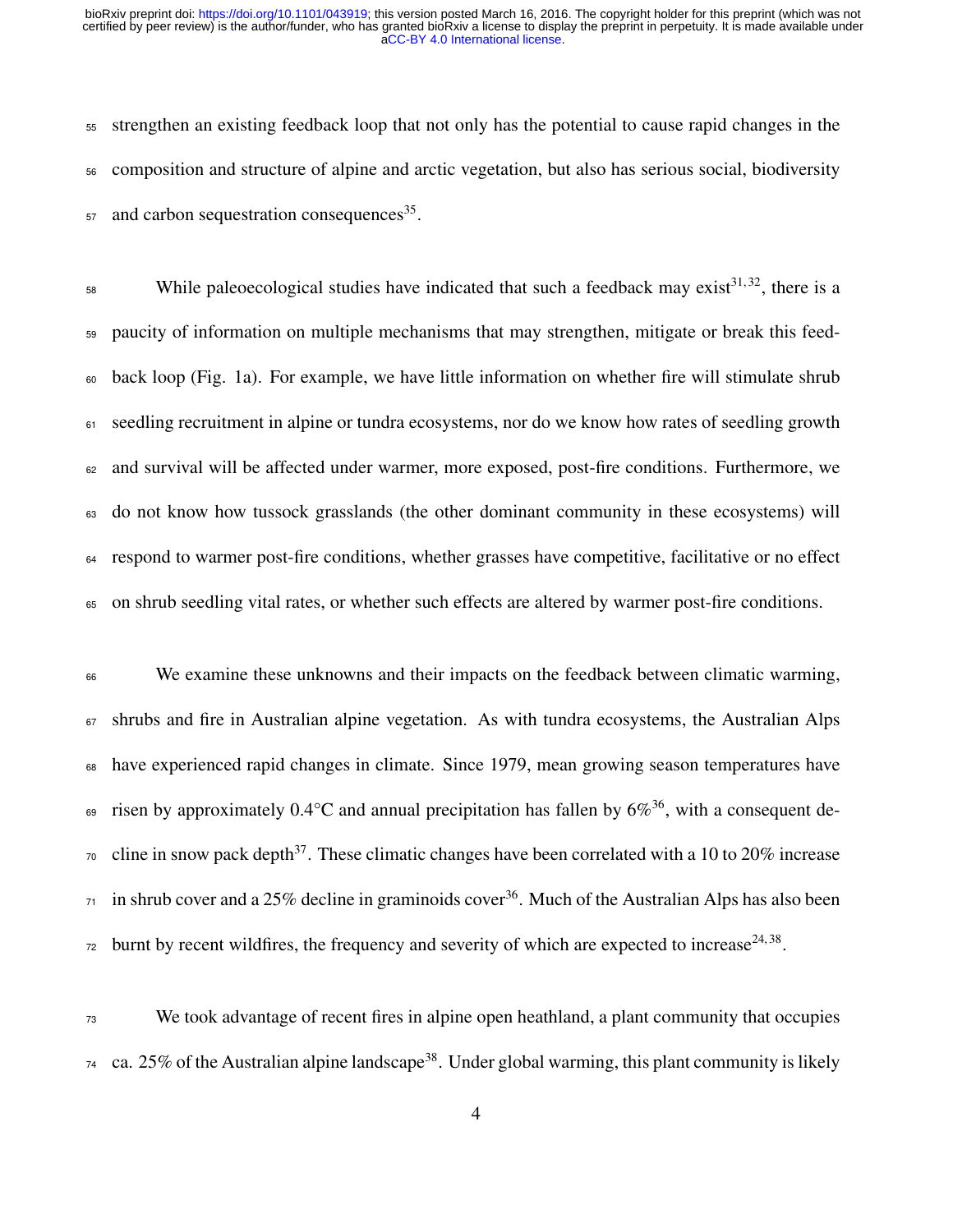to encroach upon grasslands and is itself susceptible to shrub thickening<sup>[39](#page-19-2)</sup>. To determine drivers of shrub establishment and how warmer post-fire conditions affect shrub cover, we combined field observations with a warming experiment that used seedlings of four Australian evergreen obligate seeding shrubs: *Grevillea australis* (Proteaceae; a tall shrub), *Asterolasia trymalioides* (Rutaceae; a prostrate shrub), *Phebalium squamulosum* (Rutaceae; a tall shrub) and *Prostanthera cuneata* (Lamiaceae; a tall shrub). This combination of data sources allowed us to examine: 1) landscape 81 scale drivers of shrub seedling establishment; 2) how warmer post-fire conditions influence rates <sup>82</sup> of grass recovery and shrub seedling recruitment, growth and mortality; 3) how proximity to grass <sup>83</sup> affect shrub seedling demographic rates; and 4) whether such grass effects change under warmer post-fire conditions.

**Drivers of shrub seedling establishment.** We first investigated how altitude, Topographic Wet- ness Index (TWI), adult density, fire and fire severity (as measured by post-fire twig diameters—see Supplementary Methods) influenced the density of *Grevillea* and *Asterolasia* seedlings (the two dominant shrubs of alpine open heathland). In 2011-12, we estimated seedling density for both species across 40 alpine sites and found that the abundances of *Grevillea* (Fig. [2\)](#page-22-0) and *Asterola- sia* (Supplementary Fig. S1) seedlings were strongly influenced by the occurrence of fire. Sites 91 burnt in 2003 had seedling densities between 14 and 32 times higher than unburnt sites. The mean seedling density of *Grevillea*, was 1.3/m<sup>2</sup> at burnt sites and 0.04/m<sup>2</sup> at unburnt sites. *Asterolasia*  $\mu$  had similar mean densities: 1.63 and 0.12 seedlings/m<sup>2</sup> at burnt and unburnt sites, respectively. For both species, seedling density was also higher in severely burnt sites (i.e. sites with larger post-fire twig diameters). As expected, pre-fire adult density positively influenced *Grevillea* seedling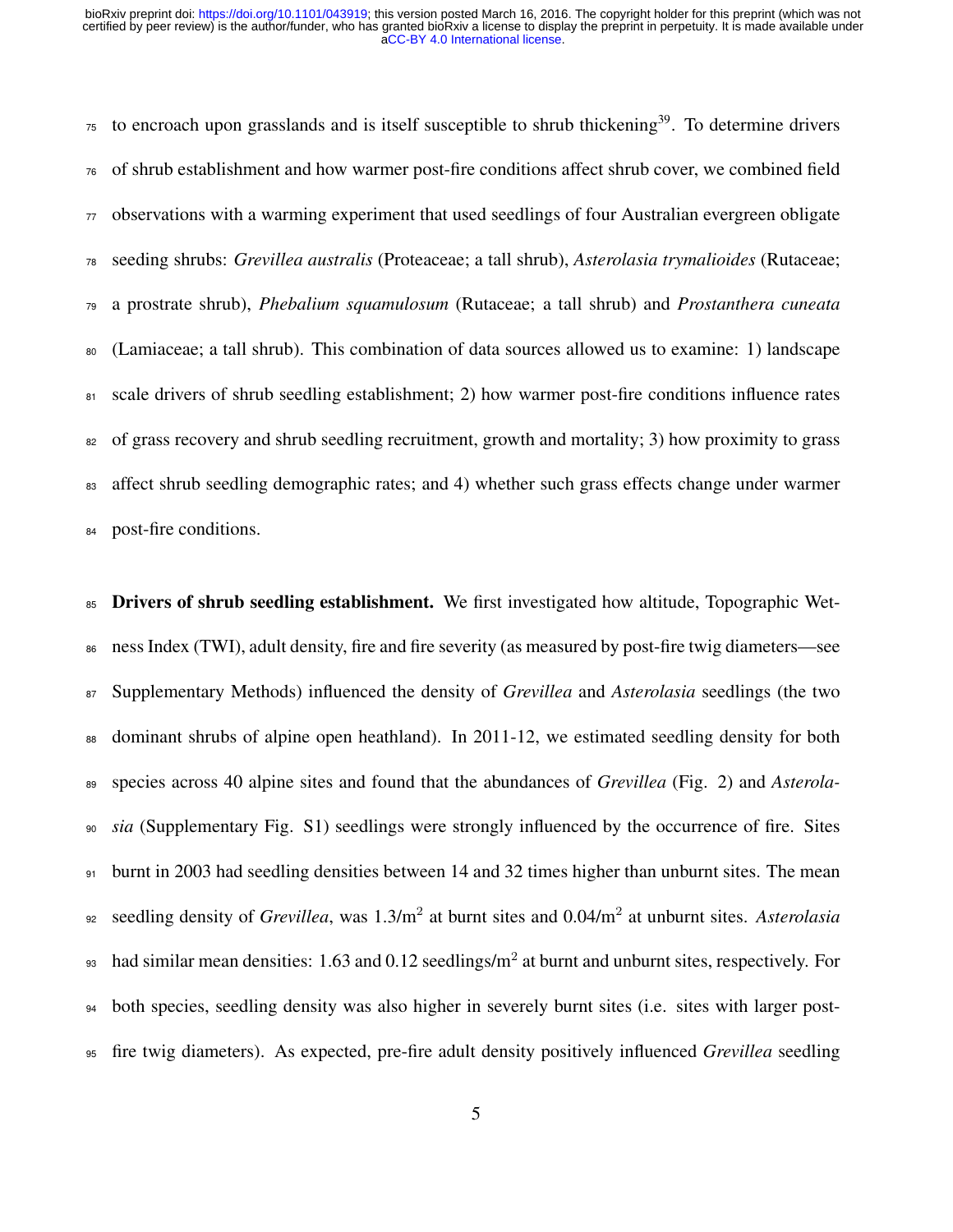density. For both shrub species, we detected no change in seedling density along a 190 m altitu-<sup>97</sup> dinal range (equivalent to a 1.5°C change in mean temperature<sup>[40](#page-19-3)</sup>). The field warming experiment (see below) indicates that this lack of elevation response in *Grevillea* is due to rates of recruitment 99 (Supplementary Fig. S2) and mortality (see below) largely being insensitive to a  $1^{\circ}$ C change in temperature. We detected no strong effect of Topographic Wetness Index for either species.

 Experimental warming effects on shrub seedling growth. As shrub seedlings were more abun- dant in burnt vegetation, we investigated how warmer post-fire conditions affected seedling growth and mortality rates. Seedlings of *Grevillea*, *Asterolasia*, *Phebalium* and *Prostanthera* emerging after a wildfire were transplanted into experimentally burnt plots. These plots were either enclosed in Open Top Chambers (OTCs) whose temperature was 1°C warmer than control plots subjected to current ambient conditions. After 1813 days (1087 growing season days) or 5 years' growth, mean seedling heights of the tall shrubs (*Grevillea*, *Phebalium* and *Prostanthera*) growing in post-fire bare ground were greater in warmed plots relative to controls by 9.7, 3.8 and 13.8 cm, respectively (Fig. [3a](#page-23-0)). Warming increased heights of both *Grevillea* and *Prostanthera* seedlings in all years, while *Phebalium* did not respond to the warming treatment until the second growing season. By contrast, seedlings of the prostrate shrub, *Asterolasia*, showed no difference in growth rate between warmed and control plots in any year. For each species, we also observed similar treatment trends with stem diameter growth (Supplementary Fig. S3). Accounting for initial height and assuming logistic growth, the rates of change in mean annual predicted height of *Grevillea*, *Phebalium* and *Prostanthera* were 2.4, 1.4 and 1.9 times that observed in control plots, respectively. According to this model, a 6 cm seedling (the mean initial height of seedlings used in this experiment) attains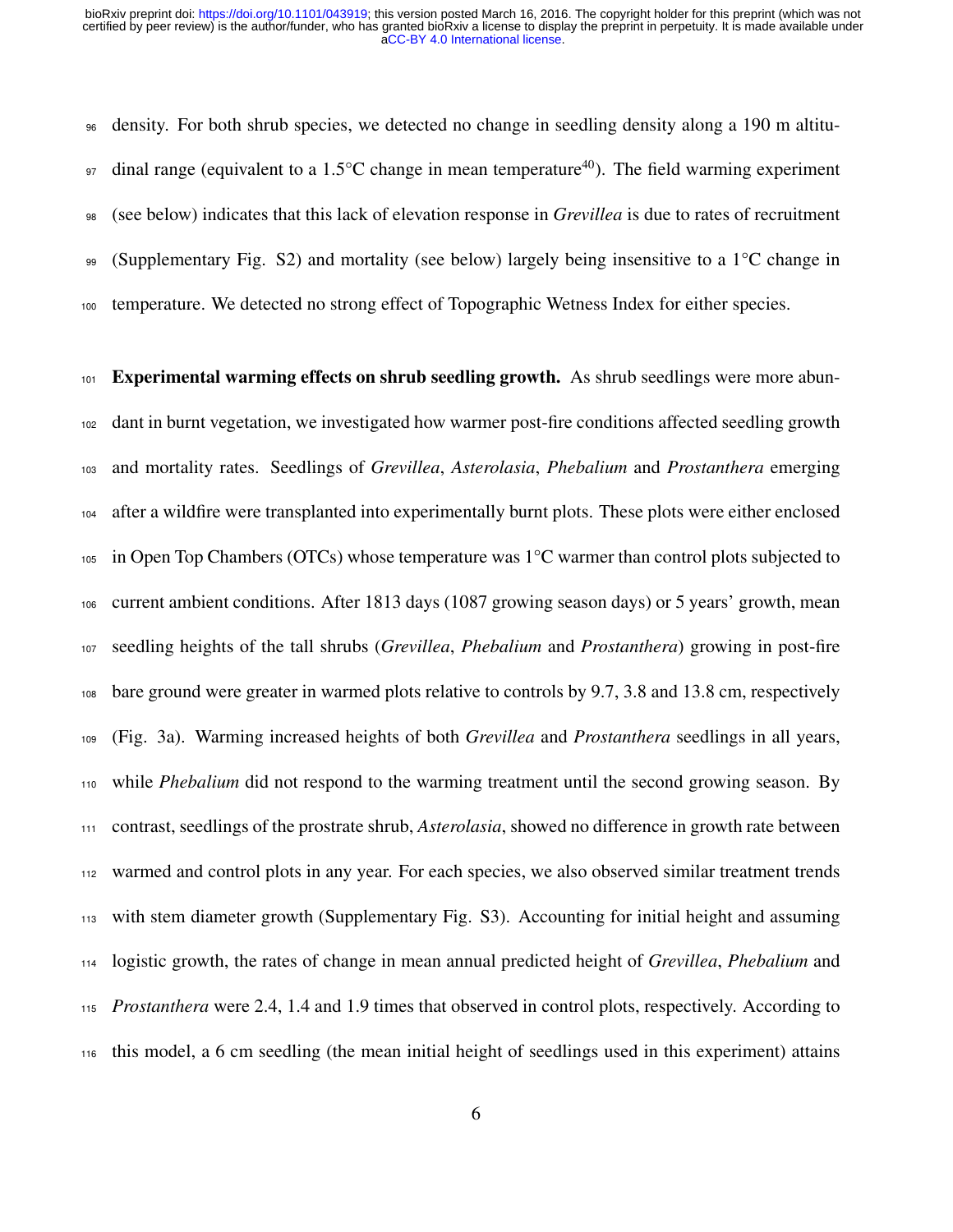maximum height 39 years sooner 38 (*Grevillea*) or 17 years sooner (*Phebalium* and *Prostanthera*) when warmed by 1°C (Fig. [3b](#page-23-0)). *Asterolasia* was predicted to reach its maximum height in approx-imately 22 to 24 years, irrespective of warming treatment.

 We validated the *Grevillea* and *Asterolasia* growth responses observed in experimentally warmed plots by examining the effect of elevation on maximum heights of post-fire recruits across 30 open heathland sites burnt in 2003. Here, a 190 m altitudinal range is equivalent to a mean and ambient temperature difference of approximately  $1.5^{\circ}C^{40}$  $1.5^{\circ}C^{40}$  $1.5^{\circ}C^{40}$ , which is comparable to that observed 124 between experimentally warmed and control plots  $(1^{\circ}C)$ . In response to shifts in temperature, the maximum height of *Grevillea* post-fire recruits was expected to decrease with elevation, whereas *Asterolasia* seedlings were not expected to show this pattern. Our experimental predictions were verified (Supplementary Fig. S4). Mean maximum height of *Grevillea* seedlings in burnt open heathland were 8 cm taller at 1670 m a.s.l compared to seedlings at 1860 m a.s.l. (22 cm vs 14 cm; a difference comparable to our experimental findings). In contrast, mean maximum height of *Asterolasia* seedlings did not vary significantly with elevation. Topographic Wetness Index and fire severity had no detectable influence on maximum seedling heights in either species.

 Experimental warming on shrub seedling mortality. After five years and across all plots,  $34\%$  (172 out of 511) of all seedlings growing in burnt bare ground patches had died. Most deaths occurred in *Asterolasia* (65) followed by *Phebalium* (63), *Grevillea* (31) and *Prostanthera* (13). *Prostanthera* showed the largest treatment effect (Fig. [4\)](#page-24-0), with annual mortality rates estimated to be near 0% in warmed plots and 4% in control plots. This significant decrease in mortality may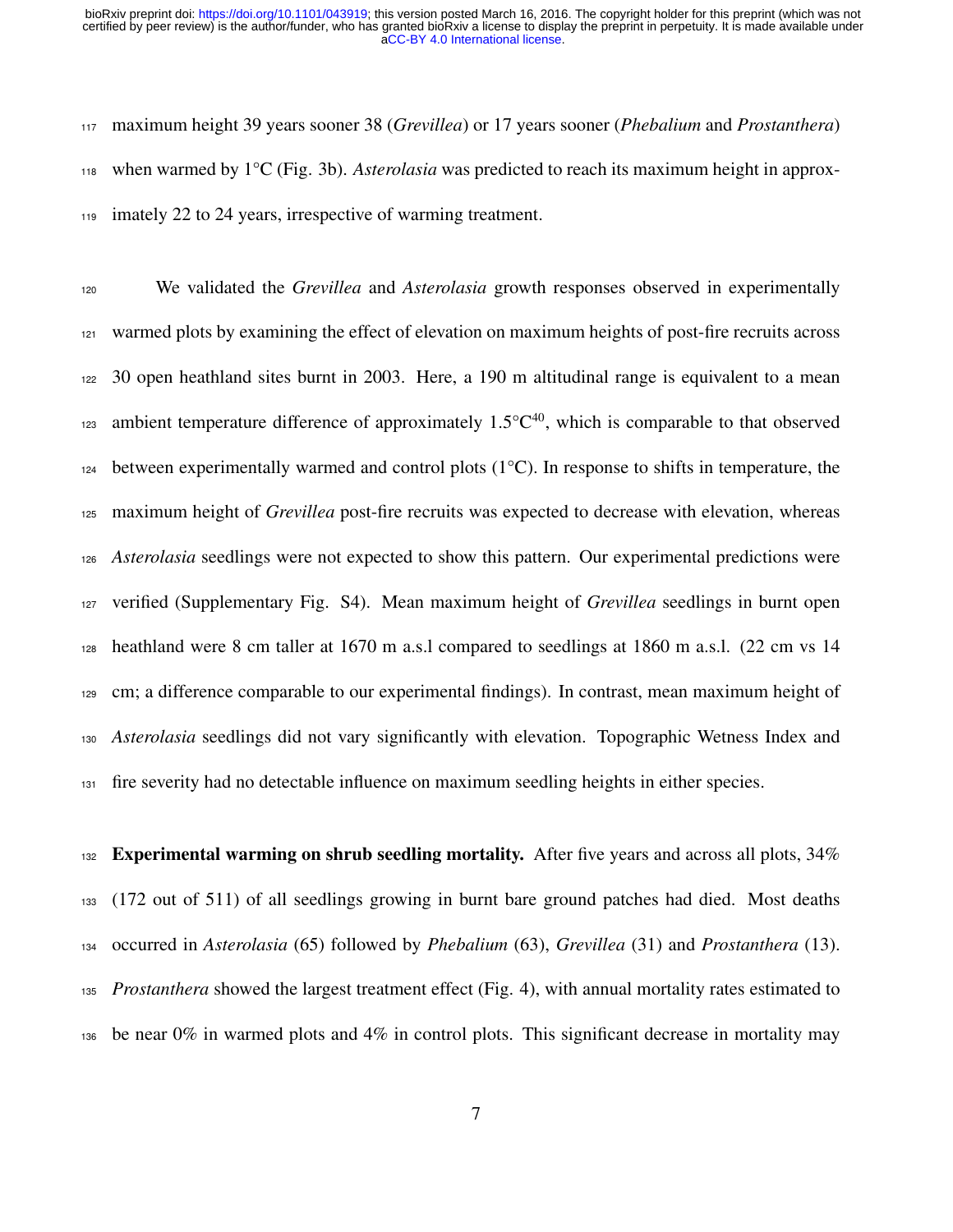be a consequence of OTCs reducing the severity of spring frosts by rising minimum ambient and 138 soil temperatures by  $0.9^{\circ}$ C and  $1.6^{\circ}$ C, respectively (see Supplementary Fig S5-7). Warming also reduced mean seedling mortality in *Grevillea* and *Phebalium* (Fig. [4\)](#page-24-0); however, for both species, the effect was highly uncertain (i.e. credible intervals overlap). By contrast, annual mortality rates in the prostrate shrub, *Asterolasia*, were marginally higher in warmed plots, but again this effect was highly uncertain (Fig. [4\)](#page-24-0).

 Effects of tussock grass proximity on shrub seedling growth and mortality rates. Climate change is expected to alter biotic interactions because their strength and direction depend strongly  $_{145}$  on climatic conditions, particularly in alpine and arctic ecosystems<sup>[14,](#page-16-1)41</sup>. Here, we assess the inter- active effects of warming and grass proximity on the growth and survival of *Grevillea* seedlings transplanted into various sized inter-tussock gaps (Fig. [5\)](#page-25-0). We detected a strong positive effect of warming treatment on growth rates and a marginal, yet not significant, decrease in mortality. However, we did not detect significant inter-tussock gap size effects or an interaction between gap size and warming treatment on either growth or mortality rates (i.e. coefficient credible intervals overlap zero).

152 Experimental warming and rates of gap infilling by tussock grass. Despite having little impact on shrub seedling growth and mortality rates, tussock grass may still limit shrub recruitment, and thus, shrub expansion, by infilling post-fire bare ground gaps (whether by vegetative growth or seedlings) faster under warmer conditions. Using five years of post-fire inter-tussock gap size changes in warmed and unwarmed plots we found that gaps were being infilled by tussock grasses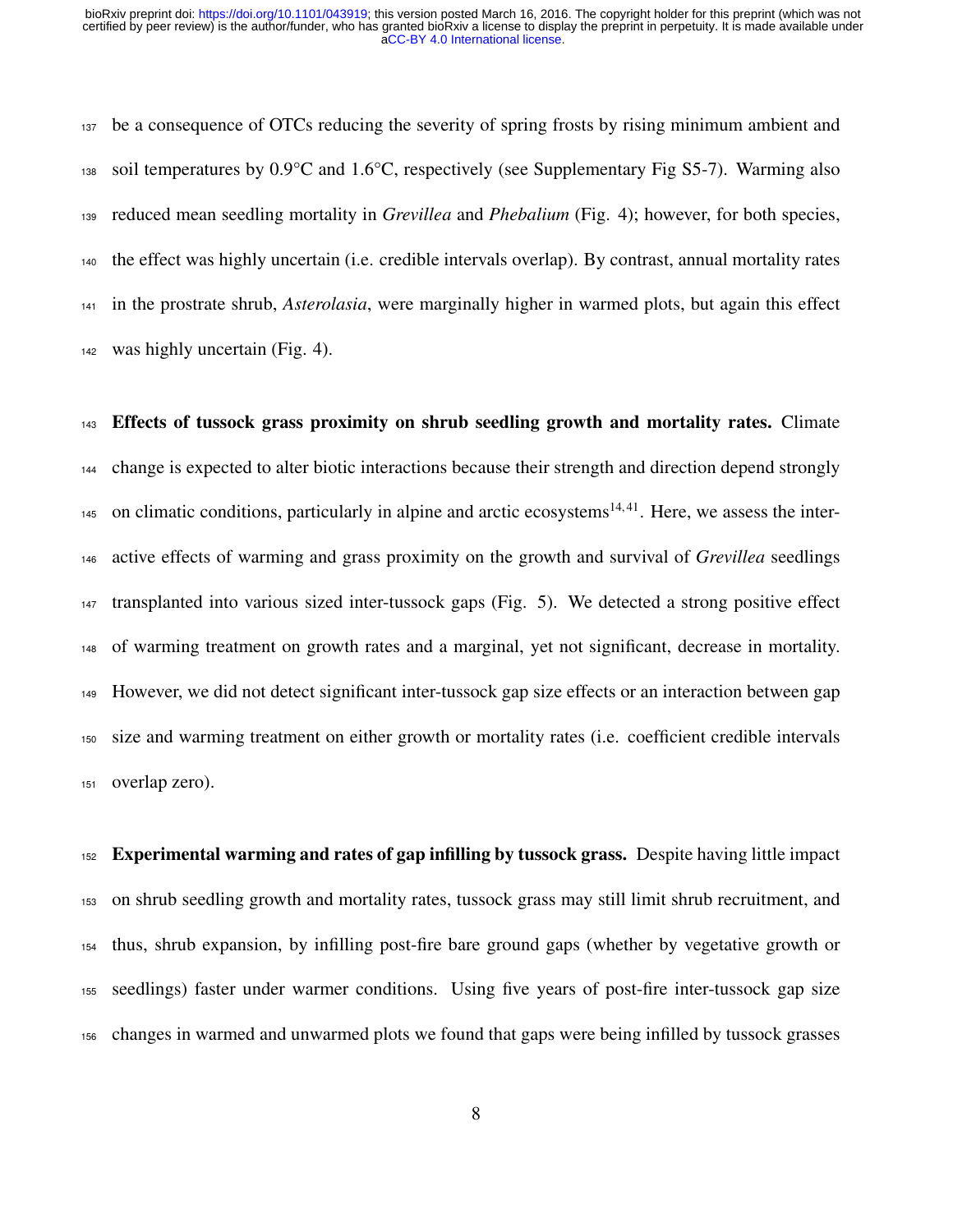(Fig. [6\)](#page-26-0). However, the rate at which this occurred was very slow, with a 10 cm radius gap predicted to decrease by approximately 2 cm over a ten year period. We also detected no significant effect of a 1<sup>o</sup>C temperature rise on the rate of infilling.

 Strengthening of the warming-shrub-fire feedback. Here we quantified several unknown inter- actions between fire, shrub-grass relationships and climate to extend a conceptual model of alpine shrub dynamics under climate change (Fig. [1b](#page-21-0)). We showed how these interactions strengthen a 163 hypothesized feedback loop that can rapidly increase shrub cover in alpine and tundra ecosystems<sup>[31](#page-18-5)</sup>. The combination of rising temperatures and more frequent or severe fire creates conditions that allow shrub seedlings to establish in greater densities, and for tall shrubs, double their growth rates and potentially increase their survival. These demographic effects will ultimately result in shrub thickening and expansion into grasslands. Coupled with field<sup>[30](#page-18-1)</sup>, experimental<sup>[42](#page-19-5)</sup> and 168 paleoecological<sup>[31](#page-18-5)</sup> evidence, which indicate that shrubs are the most flammable component of alpine and tundra ecosystems, our results suggest that flammable fuel loads will accumulate faster and cover a larger proportion of the alpine and arctic landscapes under a warmer environment. This further strengthens the feedback<sup>[31,](#page-18-5)32</sup> by potentially increasing the frequency or severity of fires, which then creates further recruitment opportunities for shrubs with little demographic impact of neighbouring tussock grass.

 While we have addressed several unknowns associated with this feedback between climatic warming, shrubs and fire, there are others we have not addressed that may also strengthen, weaken or break this feedback. The most obvious mechanism that will break this cycle involves shorter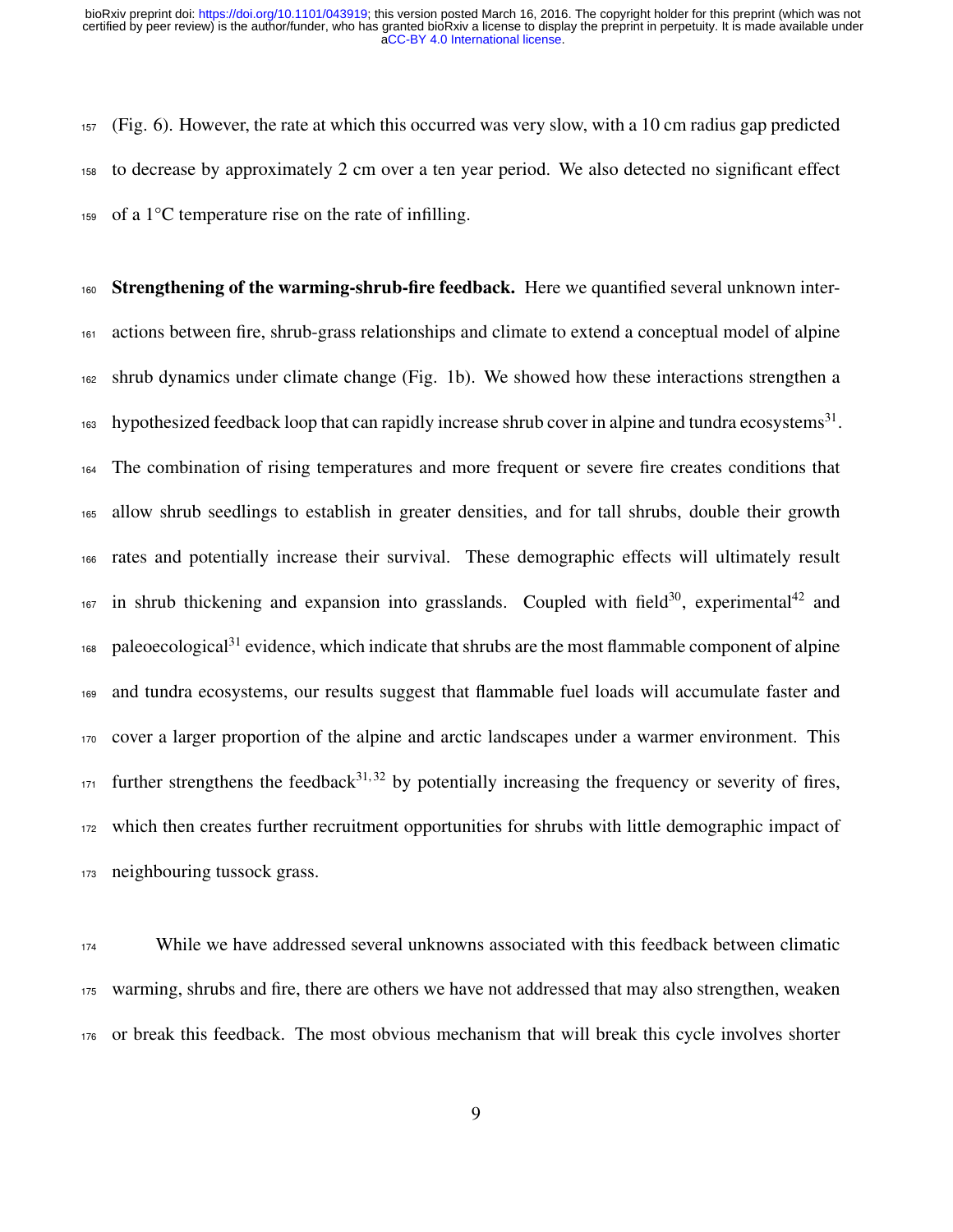177 fire intervals that prevent obligate seeding shrubs reaching reproductive age and thereby exhausting the seedbank. However, this scenario is unlikely for the majority of alpine (or tundra) landscapes, including in Australia, where current fire intervals of 50 to 100 years would need to decrease to less than 20 years—the time estimated for the species in this study to reach reproductive maturity<sup>[43](#page-19-6)</sup>. Furthermore, if reproductive output is related to plant size<sup>[44](#page-19-7)</sup>, then climatic warming may allow obligate seeding species to reach reproductive maturity sooner, and consequently, may increase species resilience to short fire intervals. Nevertheless, these factors and others such as changes in snow pack<sup>[45](#page-20-0)</sup>, soil moisture<sup>[46](#page-20-1)</sup> or herbivory<sup>[47](#page-20-2)</sup> require further research because they are likely to be 185 altered by the interactive effects of climate and disturbance in unpredictable ways<sup>[20](#page-16-5)</sup>.

 Our findings provide mechanistic understanding as to why shrub cover has increased, of- ten at the expense of grasslands, in many alpine and arctic ecosystems<sup>[20,](#page-16-5) [27,](#page-17-2) [33,](#page-18-3) [34](#page-18-4)</sup>. But more im- portantly, our results provide evidence for underlying processes that could result in a warming-189 fire-shrub feedback that has been hypothesized in paleoecological studies<sup>[31,](#page-18-5)32</sup>. Based on current observations and predictions, average global temperature has already increased by 0.85°C since 191 1880 and is expected to rise by as much as  $4.8^{\circ}$ C by  $2100^{48}$  $2100^{48}$  $2100^{48}$ . In alpine and tundra environments, temperatures<sup>[49](#page-20-4)</sup>, shrub cover<sup>[20](#page-16-5)</sup> and the frequency and severity of fire<sup>[21–](#page-16-6)[24](#page-17-0)</sup> have all increased in the last few decades. These changes mean that the warming-shrub-fire feedback loop identified here has already strengthened, which could cause grasslands and other non-woody communities to tran- sition to an alternative state with more shrubs and more fire, both of which are likely to have consequences for carbon sequestration, water supply and biodiversity.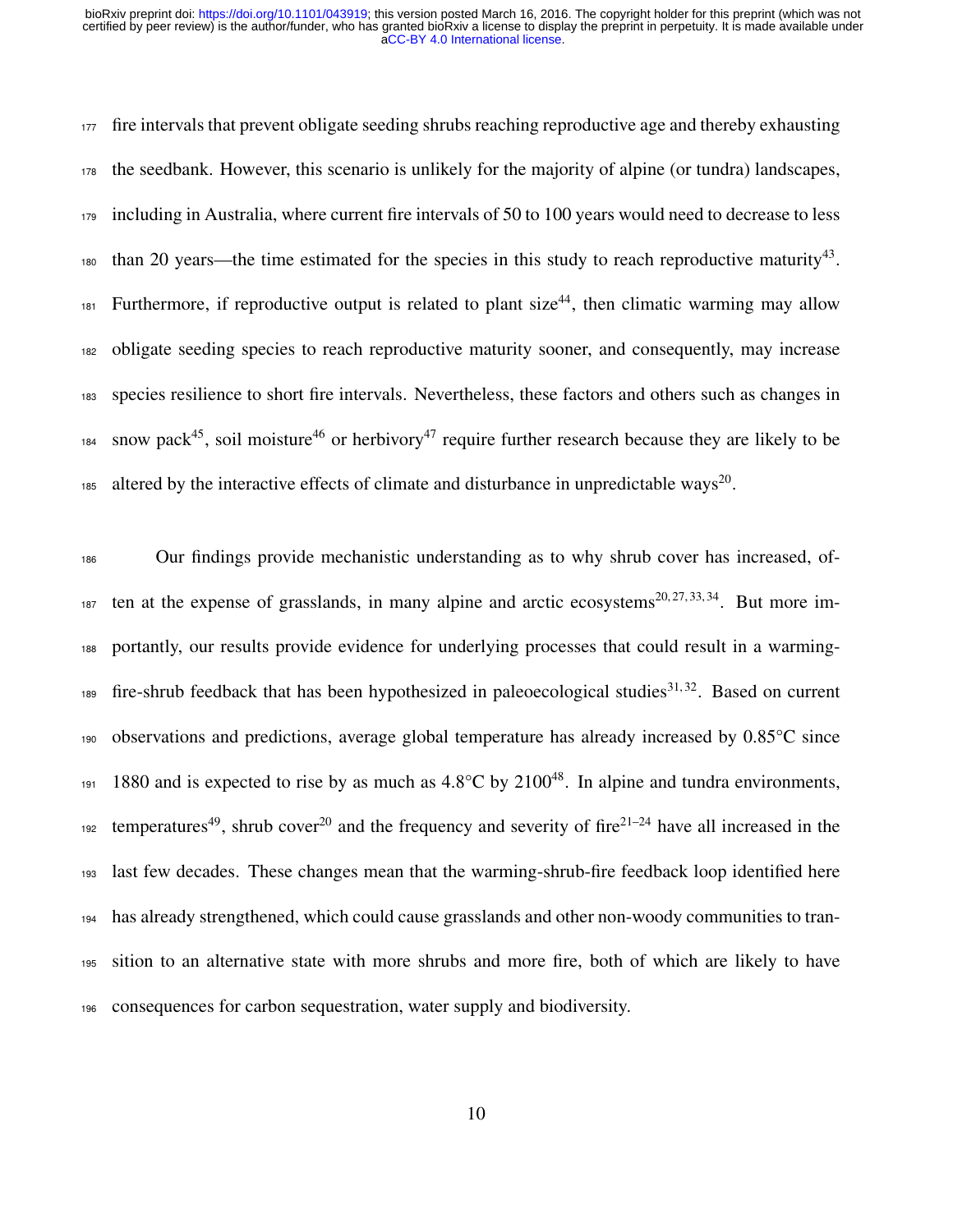#### Methods

 We investigated shrub dynamics in open heathland because it is a common and highly flammable 199 plant community in the Australian Alps above m a.s.  $1^{30}$  $1^{30}$  $1^{30}$ . It is also an ecotone between closed heathland (>70% shrub cover) and tussock grassland consisting of *Grevillea australis* shrubs in- terspersed among a *Poa hiemata* sward. Aerial photography has revealed that the plant community has acted as an invasion front of shrub expansion into grassland and has itself experienced shrub thickening by closed heathland dominants such as *Prostanthera cuneata*[39](#page-19-2) .

204 Open Top Chamber Experiment. In March 2010, at 1750 m a.s.l, we burnt 32 randomly selected mature (60 cm tall and 1.5 m<sup>2</sup> ) *Grevillea australis* shrubs in open heathland to create patches of  $_{206}$  bare ground approximately 0.7 m<sup>2</sup> surrounded by burnt tussock grass, simulating disturbance in open heathland burnt by wildfire. After creating the bare ground patches we collected seedlings of 208 dominant alpine shrub species from a nearby  $(< 2 \text{ km})$  site of similar altitude burnt by a late 2006 wildfire. We collected shrub seedlings of two dominant open heathland species *Grevillea australis* (Proteaceae; a tall shrub) and *Asterolasia trymalioides* (Rutaceae; a prostrate shrub), a dominant closed heathland species *Prostanthera cuneata* (Lamiaceae; a tall shrub) that typically grows on warmer aspects and a species common to both open and closed heathland *Phebalium squamulosum* 213 (Rutaceae; a tall shrub). All four species are killed by fire<sup>[50](#page-20-5)</sup>.

 A total of 640 seedlings, 256 *Grevillea* (half used in *Poa* inter-tussock experiment—see below) and 128 for each of *Asterolasia*, *Prostanthera* and *Phebalium* were used. Four seedlings per species were randomly selected and transplanted into a 4×4 square grid in the center of each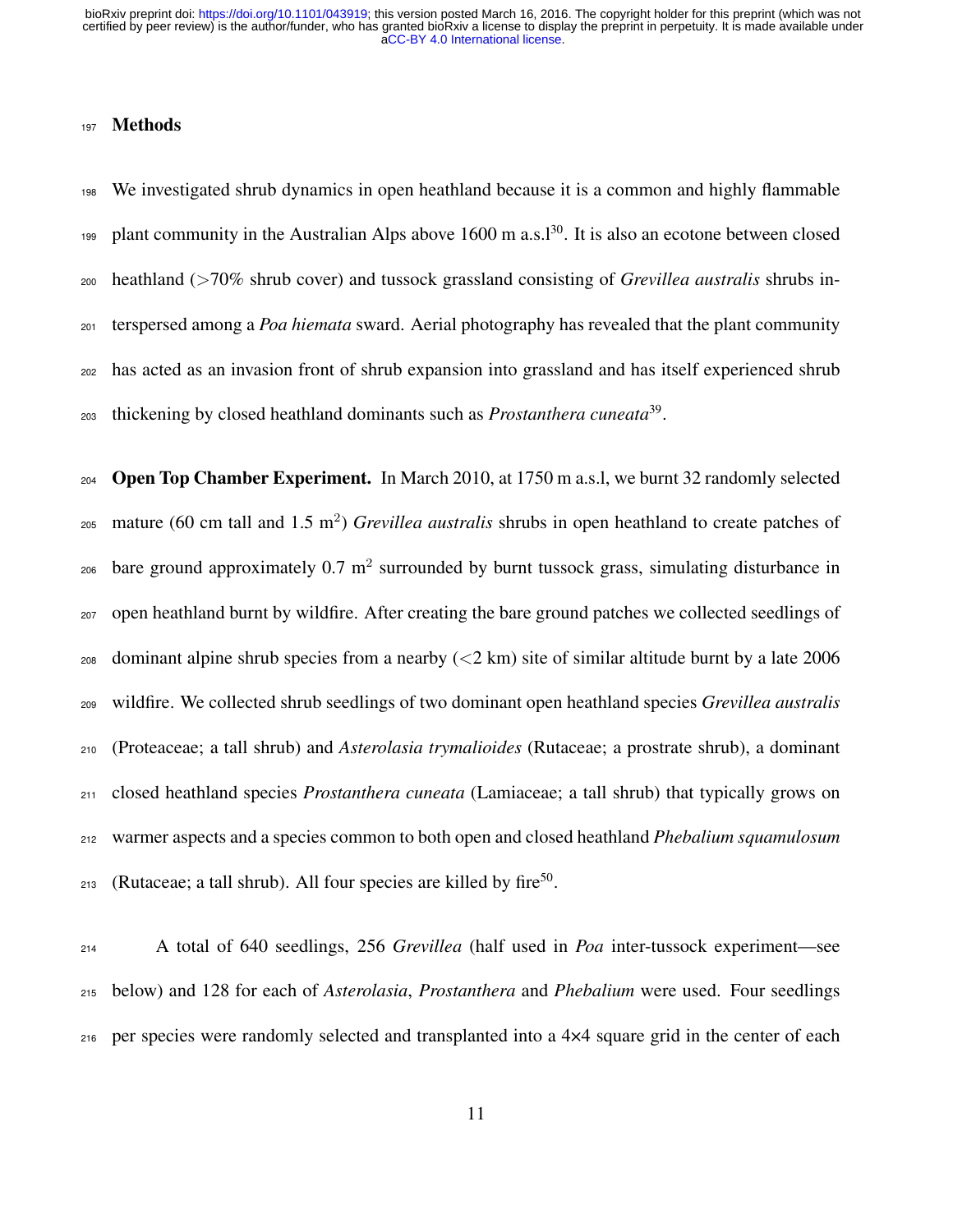burnt patch, with 14 cm between individuals and the edge of the patch dominated by resprouting tussock grass *Poa hiemata*. To examine interactions between tussock grass and shrub seedlings we also randomly transplanted four additional *Grevillea australis* into various sized inter-tussock gaps between burnt *Poa hiemata* immediately surrounding the bare ground (Supplementary Fig. S8). The experimental site was fenced to prevent grazing by deer and horses. We detected no obvious signs of rabbit or invertebrate herbivory within our plots.

223 To simulate near-term warmer conditions indicated by the IPCC<sup>[48](#page-20-3)</sup>, we randomly assigned  $_{224}$  Open Top Chambers (OTCs) to half (16) the plots, with the remainder treated as unwarmed con- trols. OTCs were placed over plots, ensuring all seedlings (including inter-tussock shrub seedlings)  $_{226}$  occurred within the 1.1 m<sup>2</sup> open top to minimise edge effects. OTCs were placed out at the start of the growing season (October) where they remained until snowfall (early June). This procedure was repeated for five growing seasons from May 2010 to May 2015.

 Microclimatic conditions were measured hourly using Onset Micro Stations (Onset Com- puter Corporation, Bourne, MA, USA) at four control and four OTC plots. Across 5 growing seasons (1087 growing season days), OTCs simulated warmer conditions at the lower end of IPCC 232 projections<sup>[48](#page-20-3)</sup> (Supplementary Fig. S5-7). OTCs passively increased average ambient and soil tem- peratures by 1°C, and 0.9°C, respectively. Minimum and maximum temperatures were also raised  $_{234}$  in both ambient air (min:  $0.9^{\circ}$ C; max:  $2.4^{\circ}$ C) and soil (min:  $1.6^{\circ}$ C; max:  $1^{\circ}$ C). Chambers only 235 marginally decreased soil moisture by  $0.2\%$  and relative humidity by 1.2%.

Seedling survival, maximum height and stem diameter (nearest mm measured with Vernier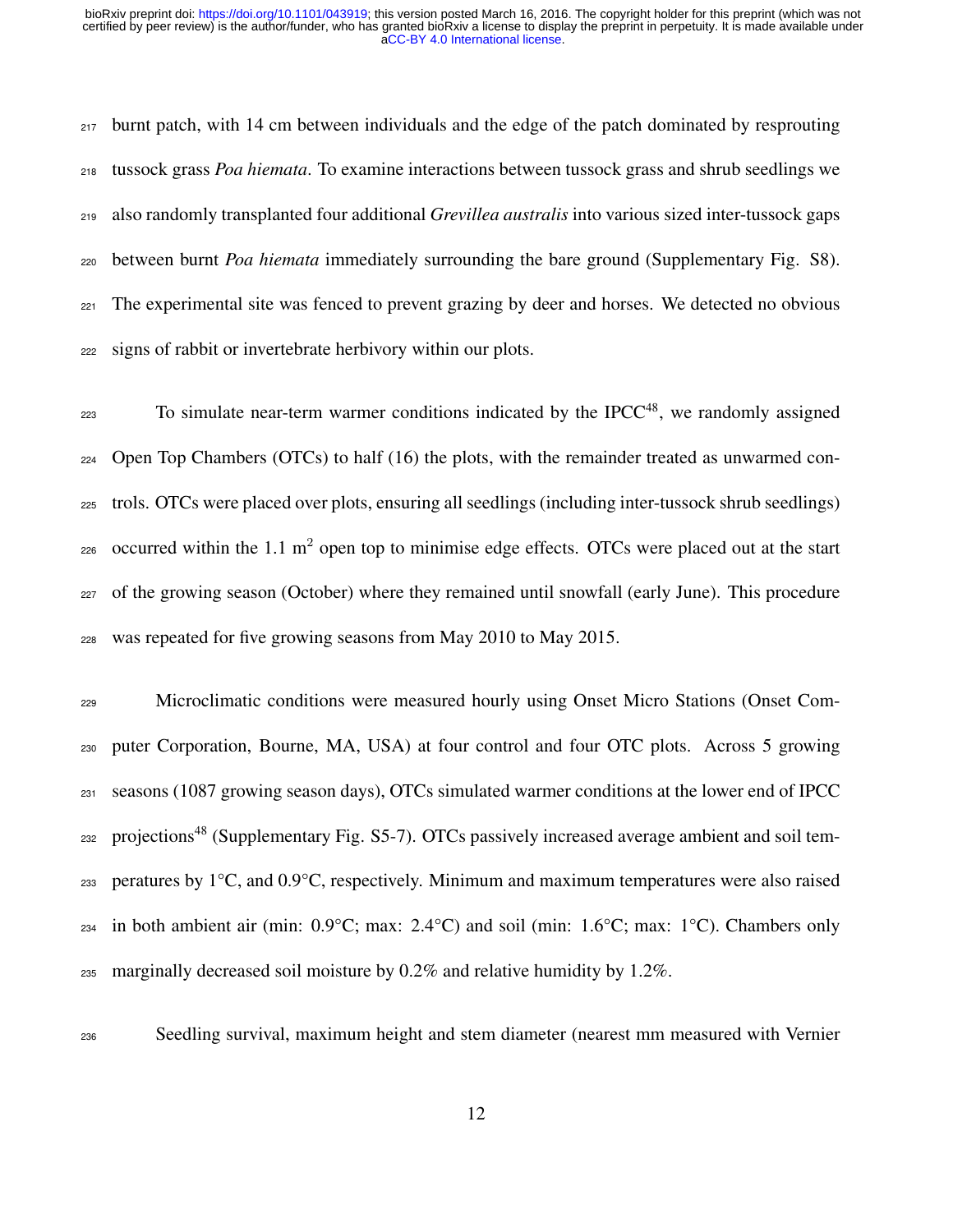calipers) were initially recorded in May 2010 and then subsequently re-measured at the end of each growing season (May-June). At the same time, we recorded the distance to the nearest tussock or grass seedling in each of four cardinal directions for shrub seedlings growing in inter-tussock gaps. Thus, changes in inter-tussock gap size could be due to either vegetative growth or seedling establishment. We did not measure individual characteristics (e.g. height and basal diameter) of surrounding tussock grass because we could not distinguish individuals, and because height varied throughout the season. Numbers of natural *Grevillea australis* recruits establishing within the plots were also recorded for the first two seasons.

 Seedling gradient study. We used 40 long-term open heathland sites established after the 2003 <sup>246</sup> fires<sup>[50](#page-20-5)</sup> consisting of 30 burnt sites and 10 sites thought to be unburnt for over 70 years. In the <sup>247</sup> summer of 2011-12, at each site, seedling density/m<sup>2</sup> was estimated using 40 quadrats, each 1 m<sup>2</sup>, that were evenly distributed in groups of 10 along four 50 m transects, with 10 m between transect  $_{249}$  lines, subsampling an area of 2000 m<sup>2</sup>. Within plots we recorded the number and maximum height of *Grevillea* and *Asterolasia* seedlings. For unburnt sites we counted the number of mature  $F_{251}$  *Grevillea* plants ( $>0.5$  m<sup>2</sup>) within 5 m of each transect. In burnt sites, this required counting the number of skeletons (there were no living adults at any burnt site) that still persisted post-fire. We were unable to estimate numbers of adult *Asterolasia* because this species does not have a persistent woody skeleton post-fire. Site level data, elevation and Topographic Wetness Index (TWI) were obtained from a 30 m resolution digital elevation model. Lastly, for burnt sites, fire severity was  $_{256}$  estimated by twig diameters, collected immediately after the 2003 fires<sup>[50](#page-20-5)</sup>.

Data analysis. In total we built 11 hierarchical models to examine factors influencing post-fire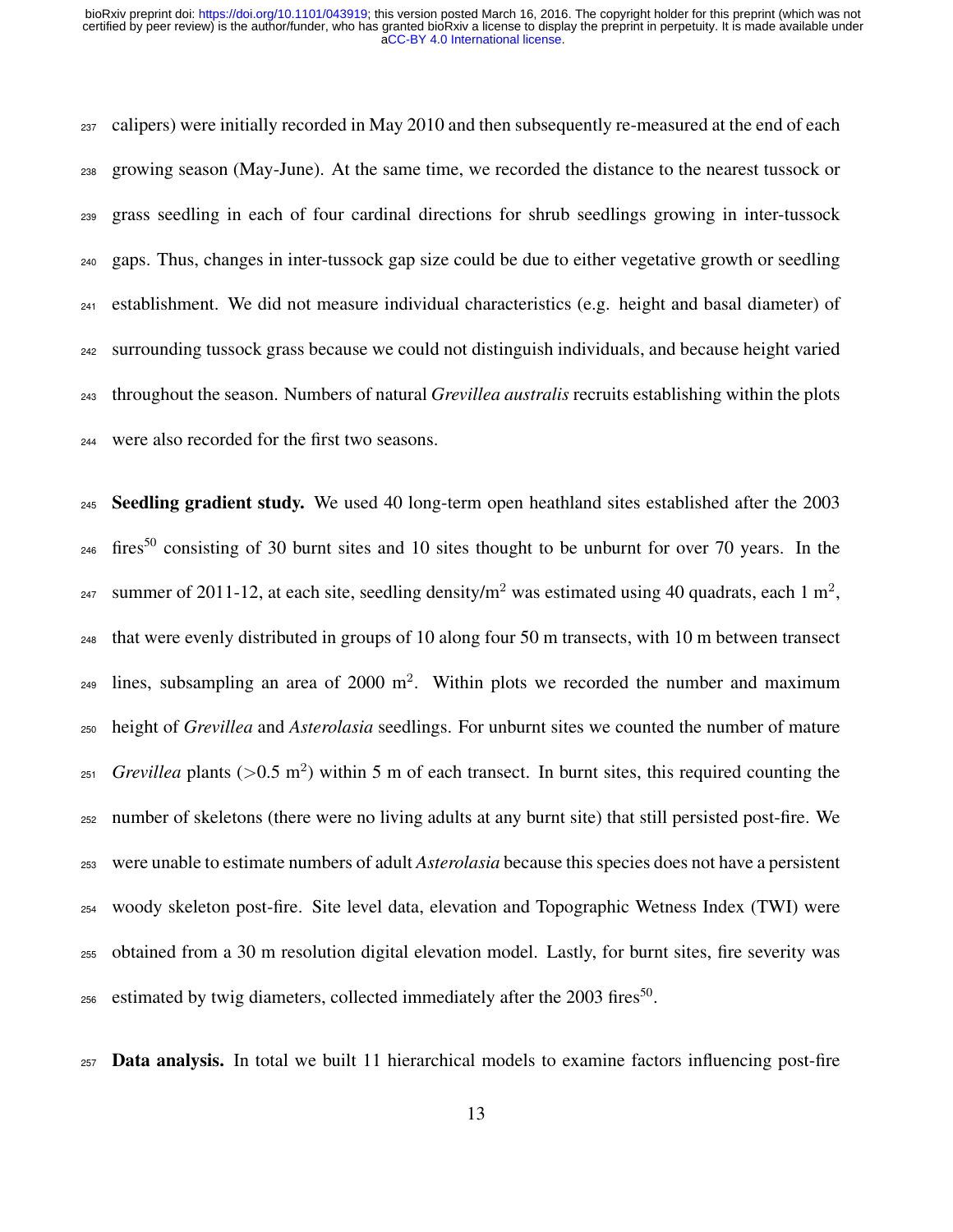recovery of tussock grass and shrub seedling establishment, growth and mortality. For each model we used Bayesian inference and fitted models in R 3.2.2 using package rstan 2.8.1. Data and [s](https://github.com/jscamac/Alpine_Shrub_Experiment)ource code for reproducing analysis and figures are available at: [https://github.com/](https://github.com/jscamac/Alpine_Shrub_Experiment) [jscamac/Alpine\\_Shrub\\_Experiment](https://github.com/jscamac/Alpine_Shrub_Experiment). Additional information about experimental design and analysis can be found in Supplementary Methods.

#### Acknowledgements

 This research was funded through Australian Research Council Linkage Grants, partnered through the Department of Sustainability and Environment, Parks Victoria, Commonwealth Scientific and Industrial Research Organisation (CSIRO). Funding was also received from the Centre of Excel- lence for Environmental Decisions (CEED) and Holsworth Research Committee. J.S.C was a recipient of an Australian Postgraduate Award. Monica Camac, Brad Farmilo, Monica Hursburgh, Paulius Kviecinskas, Karen Stott, Imogen Fraser, Sarah Bartlett, Paul Smart, Steven Rumbold, Lachlan Yourn and Chris Jones provided assistance with field measurements. William Morris and John Baumgartner provided coding advice and Warwick Papst provided field logistic advice. Daniel Falster and Richard Fitzjohn for developing software that enabled these analyses to be readily reproducible. Special thanks to David Bowman, Ana¨ıs Gibert, John Morgan, Kimberley Millers, Michaela Plein and Inka Veltheim for their comments on this manuscript.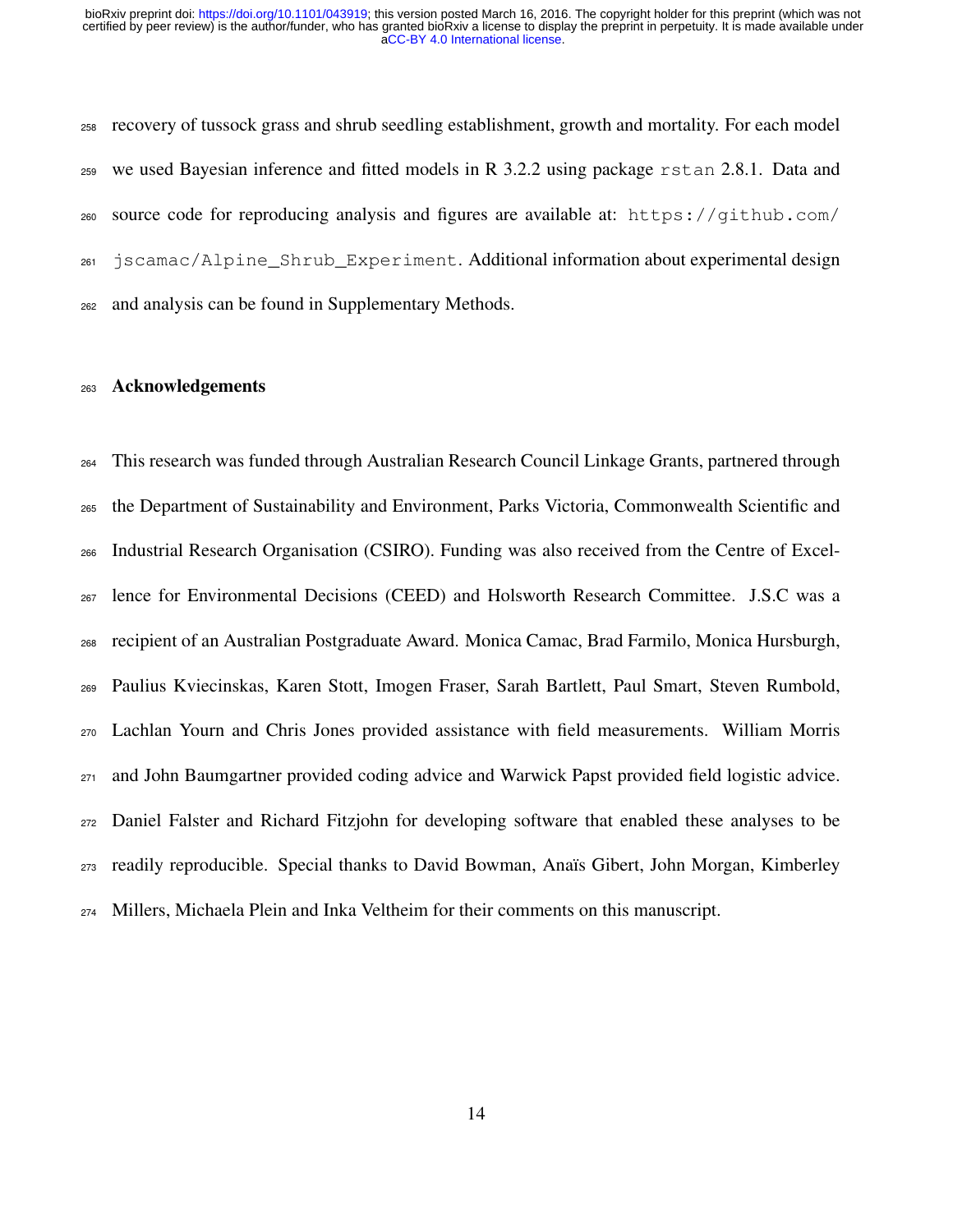## Author contributions

- J.C. conceived, designed and performed the experiments, field surveys and analysis; C-H.W, R.W,
- 277 A.H and P.V. supervised the development of this work, aided in data collection and provided sta-
- tistical advice. All authors contributed to the writing of this manuscript.

### Competing financial interests

The authors declare that they have no competing financial interests.

## <span id="page-14-0"></span>References

- 1. Guisan, A. & Thuiller, W. Predicting species distribution: offering more than simple habitat models. *Ecology Letters* 8, 993–1009 (2005).
- 2. Tucker, C. M., Rebelo, A. G. & Manne, L. L. Contribution of disturbance to distribution and abundance in a fire-adapted system. *Ecography* 35, 348–355 (2012).
- <span id="page-14-1"></span> 3. Giannini, T. C., Chapman, D. S., Saraiva, A. M., Alves-dos Santos, I. & Biesmeijer, J. C. Improving species distribution models using biotic interactions: a case study of parasites, pollinators and plants. *Ecography* 36, 649–656 (2013).
- <span id="page-14-2"></span> 4. Bond, W. J., Woodward, F. I. & Midgley, G. F. The global distribution of ecosystems in a world without fire. *New Phytologist* 165, 525–538 (2005).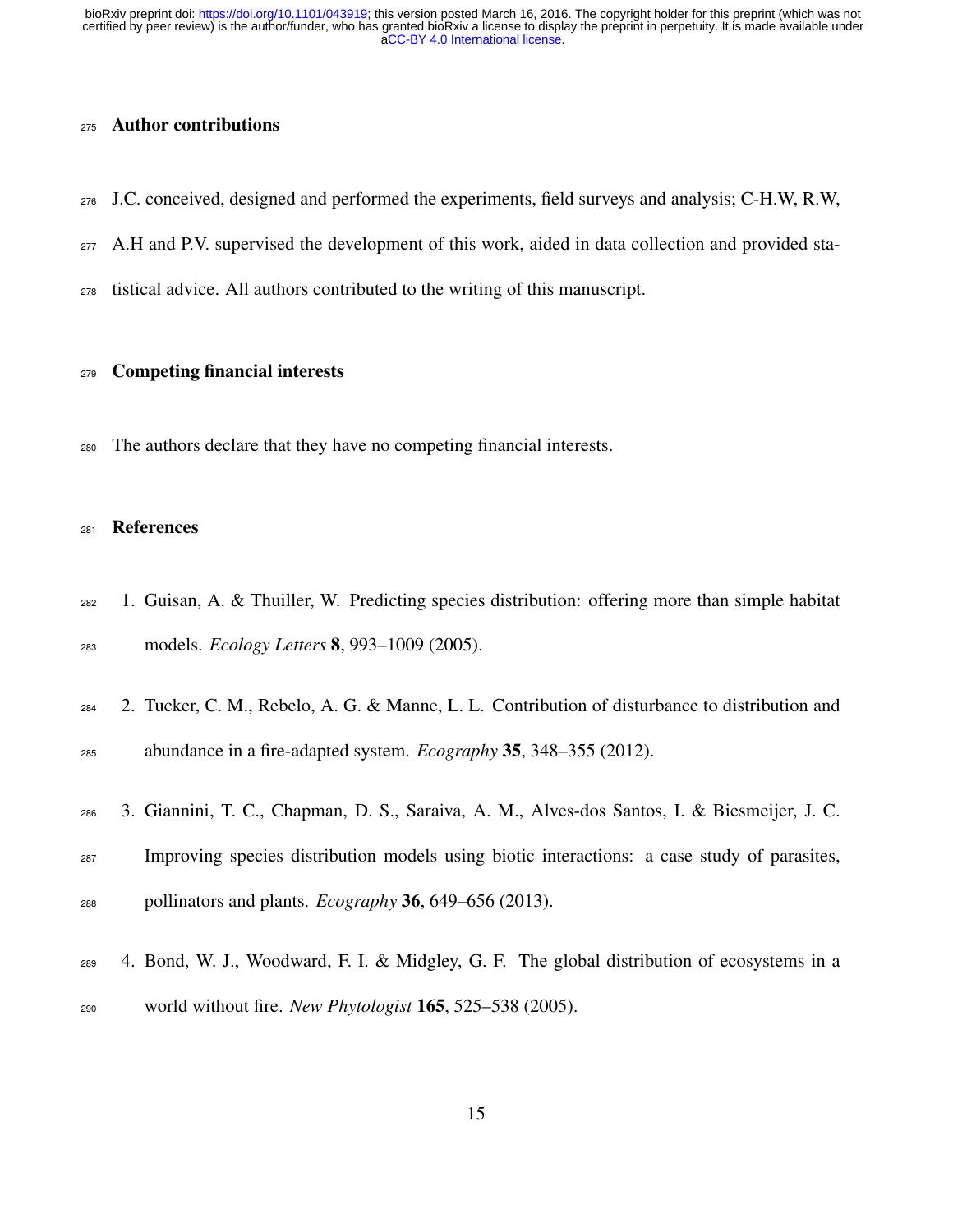<span id="page-15-0"></span>

|     |              | $_{291}$ 5. Turner, M. G. Disturbance and landscape dynamics in a changing world. <i>Ecology</i> 91, 2833– |  |
|-----|--------------|------------------------------------------------------------------------------------------------------------|--|
| 292 | 2849 (2010). |                                                                                                            |  |

- <span id="page-15-1"></span> 6. Walck, J. L., Hidayati, S. N., Dixon, K. W., Thompson, K. & Poschlod, P. Climate change and plant regeneration from seed. *Global Change Biology* 17, 2145–2161 (2011).
- <span id="page-15-2"></span>295 7. Briceño, V. F., Hoyle, G. L. & Nicotra, A. B. Seeds at risk: How will a changing alpine <sup>296</sup> climate affect regeneration from seeds in alpine areas? Verónica F. Briceño, Gemma L. Hoyle & Adrienne B. Nicotra. *Alpine Botany* 125, 59–68 (2015).
- <span id="page-15-3"></span>8. Hoffmann, A. A. *et al.* Phenological changes in six Australian subalpine plants in response to
- <span id="page-15-4"></span>experimental warming and year-to-year variation. *Journal of Ecology* 98, 927–937 (2010).
- 9. Dorji, T. *et al.* Plant functional traits mediate reproductive phenology and success in response to experimental warming and snow addition in Tibet. *Global Change Biology* 19, 459–472  $302 \hspace{1.5cm} (2013).$
- <span id="page-15-5"></span> 10. Klady, R. A., Henry, G. H. R. & Lemay, V. Changes in high arctic tundra plant reproduction in response to long-term experimental warming. *Global Change Biology* 17, 1611–1624 (2011).
- <span id="page-15-6"></span> 11. Hudson, J. M. G. & Henry, G. H. R. Increased plant biomass in a High Arctic heath community from 1981 to 2008. *Ecology* 90, 2657–2663 (2009).
- <span id="page-15-7"></span> 12. Hollister, R. D., Webber, P. J. & Bay, C. Plant response to temperature in Northern Alaska: Implications for predicting vegetation change. *Ecology* 86, 1562–1570 (2005).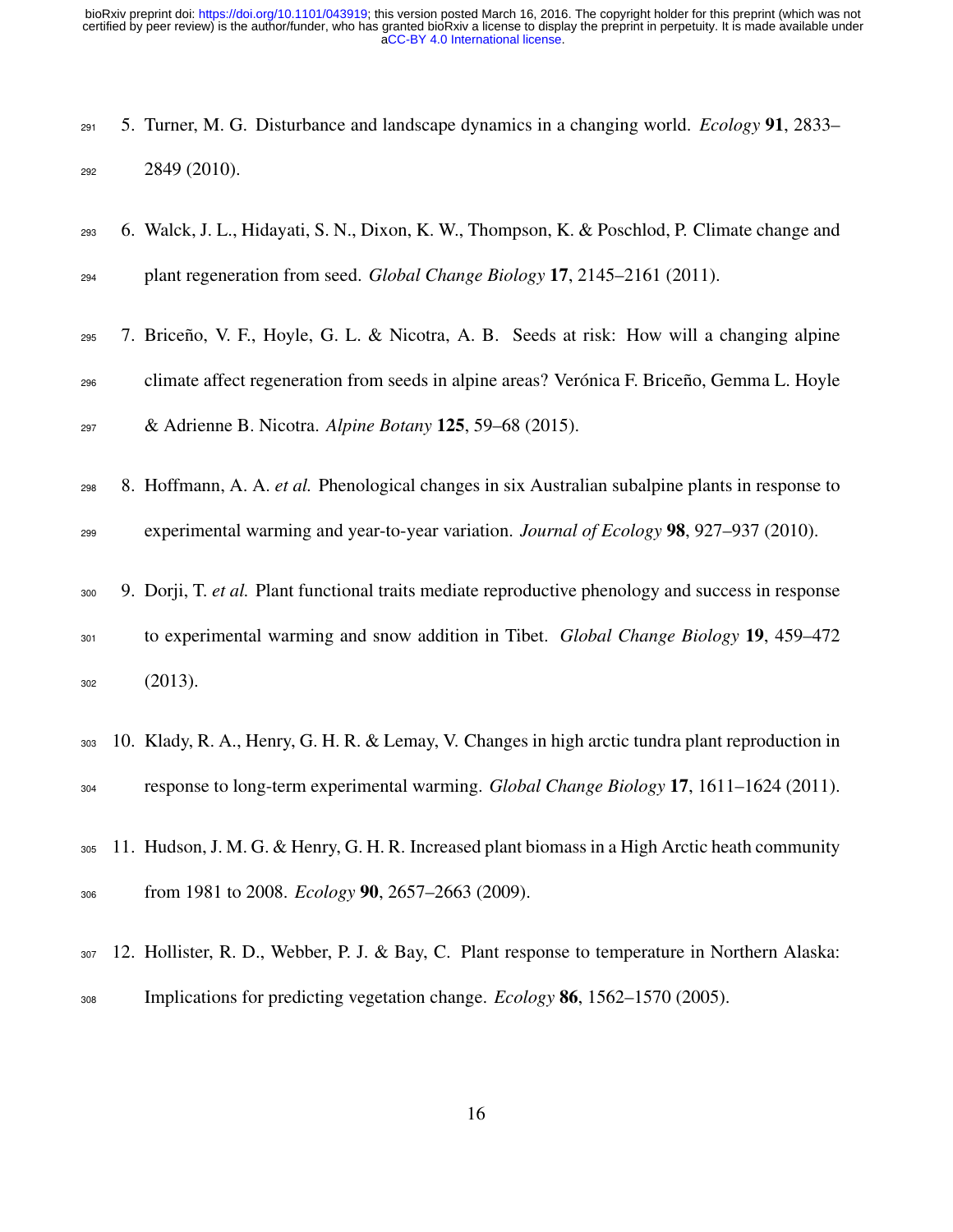<span id="page-16-0"></span>

|     | 309 13. Elmendorf, S. C. et al. Global assessment of experimental climate warming on tundra vegeta- |  |  |  |
|-----|-----------------------------------------------------------------------------------------------------|--|--|--|
| 310 | tion: heterogeneity over space and time. <i>Ecology Letters</i> 15, 164–175 (2012).                 |  |  |  |

- <span id="page-16-1"></span>311 14. Klanderud, K. Climate change effects on species interactions in an alpine plant community.
- <span id="page-16-2"></span>*Journal of Ecology* 93, 127–137 (2005).
- 15. Munier, A., Hermanutz, L., Jacobs, J. D. & Lewis, K. The interacting effects of tempera- ture, ground disturbance, and herbivory on seedling establishment: implications for treeline advance with climate warming. *Plant Ecology* 210, 19–30 (2010).
- 16. Graae, B. J. *et al.* Strong microsite control of seedling recruitment in tundra. *Oecologia* 166, 565–576 (2010).
- <span id="page-16-3"></span> 17. Camac, J. S. *et al.* Modeling rates of life form cover change in burned and unburned alpine heathland subject to experimental warming. *Oecologia* 178, 615–628 (2015).
- <span id="page-16-4"></span> 18. Sturm, M., Racine, C. H. & Tape, K. Climate change: increasing shrub abundance in the Arctic. *Nature* 411, 546–547 (2001).
- 19. Walker, M. D. *et al.* Plant community responses to experimental warming across the tundra biome. *Proceedings of the National Academy of Sciences* 103, 1342–1346 (2006).
- <span id="page-16-5"></span> 20. Myers-Smith, I. H. *et al.* Shrub expansion in tundra ecosystems: dynamics, impacts and research priorities. *Environmental Research Letters* 6, 045509 (2011).
- <span id="page-16-6"></span> 21. Westerling, A., Hidalgo, H., Cayan, D. & Swetnam, T. W. Warming and earlier spring increase western US forest wildfire activity. *Nature* 313, 940 (2006).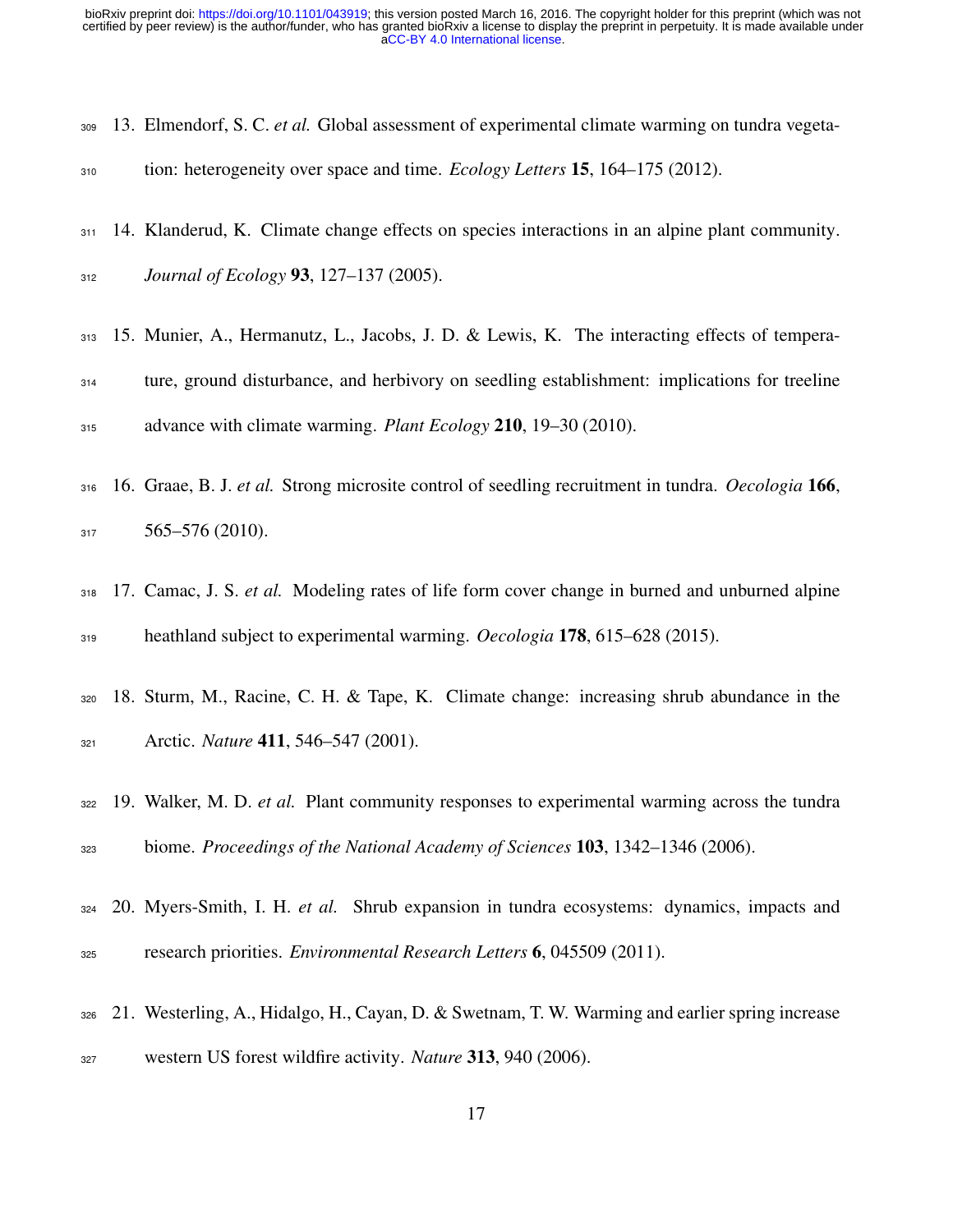- 22. Flannigan, M. D., Krawchuk, M. A., de Groot, W. J., Wotton, B. M. & Gowman, L. M. Implications of changing climate for global wildland fire. *International Journal of Wildland Fire* 18, 483–507 (2009).
- <span id="page-17-0"></span>23. Qiu, J. Tundra's burning. *Nature* 461, 34–36 (2009).
- 24. Bradstock, R., Penman, T., Boer, M., Price, O. & Clarke, H. Divergent responses of fire to recent warming and drying across south-eastern Australia. *Global Change Biology* 20, 1412– 1428 (2014).
- <span id="page-17-1"></span> 25. Williams, R. J. & Ashton, D. H. The composition structure and distribution of heathland and grassland communities in the subalpine tract of the Bogong High Plains Victoria Australia. *Austral Ecology* 12, 57–72 (1987).
- 26. Batllori, E., Camarero, J. J., Ninot, J. M. & Gutierrez, E. Seedling recruitment, survival and ´ facilitation in alpine *Pinus uncinatatree* line ecotones. Implications and potential responses to climate warming. *Global Ecology and Biogeography* 18, 460–472 (2009).
- <span id="page-17-2"></span> 27. Frost, G. V., Epstein, H. E., Walker, D. A., Matyshak, G. & Ermokhina, K. Patterned-ground facilitates shrub expansion in Low Arctic tundra. *Environmental Research Letters* 8, 015035 (2013).

<span id="page-17-3"></span> 28. Arft, A. M. *et al.* Responses of Tundra plants to experimental to experimental warming: meta-analysis of the International Tundra Experiment. *Ecological Monographs* 69, 491–511 (1999).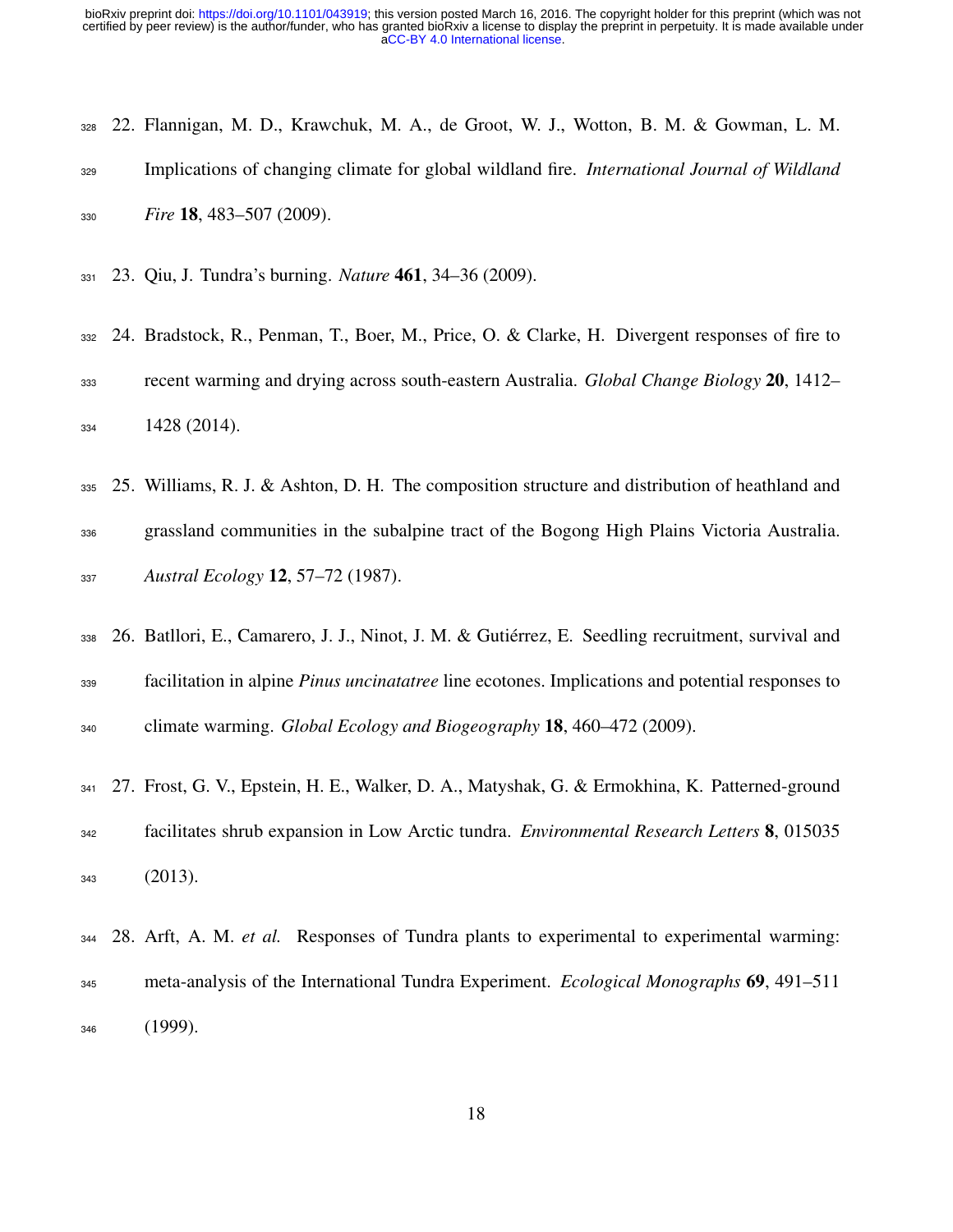<span id="page-18-0"></span>

|     | 347 29. Elmendorf, S. C. <i>et al.</i> Plot-scale evidence of tundra vegetation change and links to recent |  |  |  |  |
|-----|------------------------------------------------------------------------------------------------------------|--|--|--|--|
| 348 | summer warming. Nature Climate Change 2, 453–457 (2012).                                                   |  |  |  |  |

- <span id="page-18-1"></span>30. Williams, R. J., Wahren, C.-H., Bradstock, R. A. & Muller, W. J. Does alpine grazing reduce
- <span id="page-18-5"></span>blazing? A landscape test of a widely-held hypothesis. *Austral Ecology* 31, 925–936 (2006).
- 31. Higuera, P. E. *et al.* Frequent fires in ancient shrub tundra: Implications of paleorecords for arctic environmental change. *PLoS ONE* 3, e0001744 (2008).
- <span id="page-18-2"></span>32. Higuera, P. E., Brubaker, L. B., Anderson, P. M., Hu, F. S. & Brown, T. A. Vegetation mediated
- the impacts of postglacial climate change on fire regimes in the south-central Brooks Range,
- <span id="page-18-3"></span>Alaska. *Ecological Monographs* 79, 201–219 (2009).
- 33. Racine, C. H., Jandt, R., Meyers, C. & Dennis, J. Tundra fire and vegetation change along a hillslope on the Seward Peninsula, Alaska, U.S.A. *Arctic Antarctic and Alpine Research* 36,  $358 \qquad 1-10 \ (2004).$
- <span id="page-18-4"></span> 34. Lantz, T. C., Marsh, P. & Kokelj, S. V. Recent shrub proliferation in the Mackenzie Delta uplands and microclimatic implications. *Ecosystems* 16, 47–59 (2013).
- <span id="page-18-6"></span> 35. Mack, M. C. *et al.* Carbon loss from an unprecedented Arctic tundra wildfire. *Nature* 475, 489–492 (2011).
- <span id="page-18-7"></span> 36. Wahren, C.-H. *et al.* Experimental warming and long-term vegetation dynamics in an alpine heathland. *Australian Journal of Botany* 61, 36–51 (2013).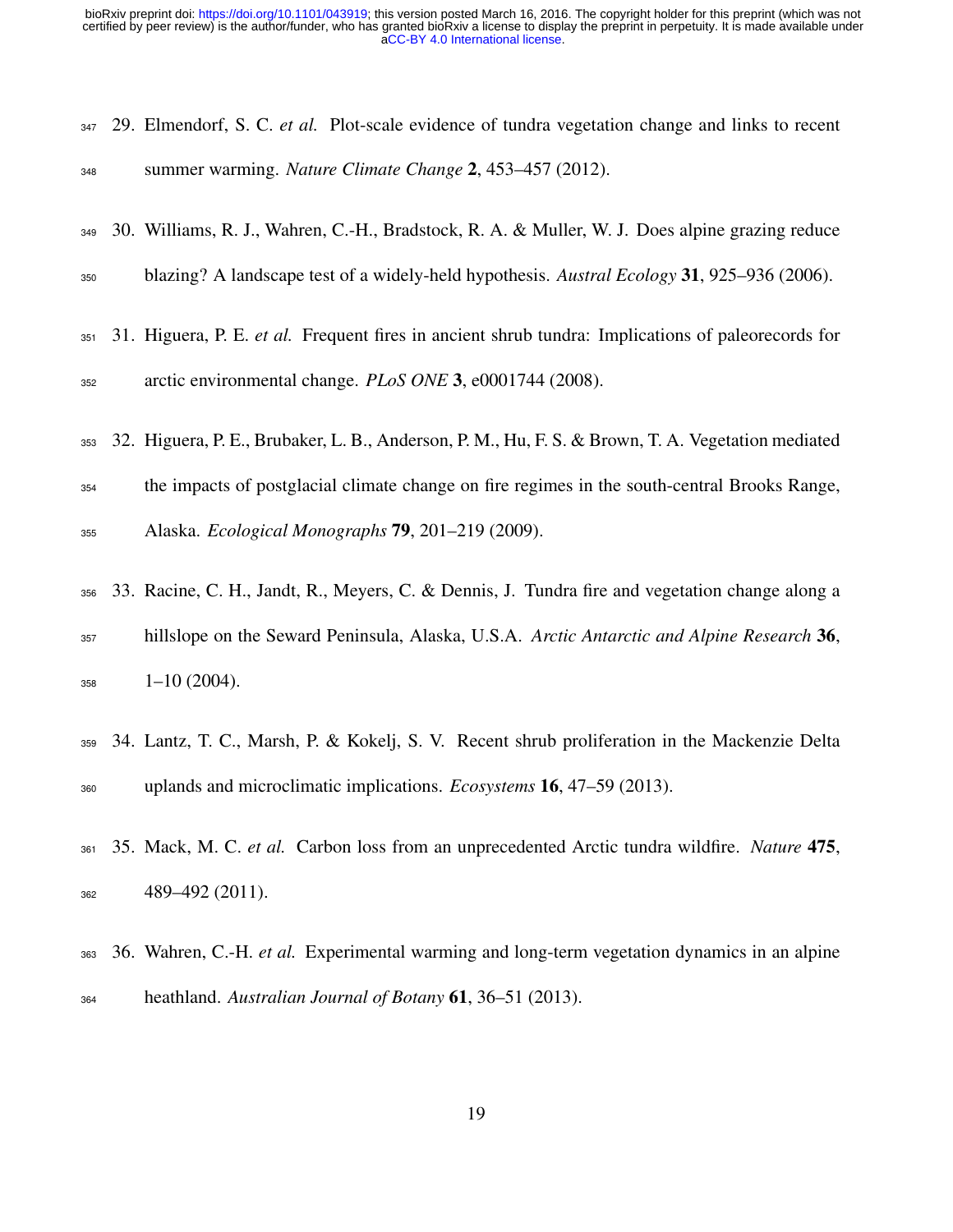<span id="page-19-7"></span><span id="page-19-6"></span><span id="page-19-5"></span><span id="page-19-4"></span><span id="page-19-3"></span><span id="page-19-2"></span><span id="page-19-1"></span><span id="page-19-0"></span>

| 365 | 37. Sánchez-Bayo, F. & Green, K. Australian snowpack disappearing under the influence of global      |
|-----|------------------------------------------------------------------------------------------------------|
| 366 | warming and solar activity. Arctic Antarctic and Alpine Research 45, 107-118 (2013).                 |
| 367 | 38. Williams, R. J. et al. Alpine Ecosystems. In Lindenmayer, D. B., Burns, E., Thurgate, N. &       |
| 368 | Lowe, A. (eds.) Biodiversity and Environmental Change: Monitoring, Challenges and Direc-             |
| 369 | tions, 167-212 (CSIRO Publishing, Melbourne, 2014).                                                  |
| 370 | 39. McDougall, K. L. Aerial photographic interpretation of vegetation changes on the Bogong          |
| 371 | High Plains, Victoria, between 1936 and 1980. Austral Ecology 51, 251–256 (2003).                    |
| 372 | 40. Brown, J. A. H. & Millner, F. C. Aspects of meterology and hydrology in the Australian Alps.     |
| 373 | In Good, R. B. (ed.) The Scientific Significance of the Australian Alps, 122-171 (Proceedings        |
| 374 | of the first Fenner Conference on the Environment, Canberra, 1989).                                  |
| 375 | 41. Callaway, R. et al. Positive interactions among alpine plants increase with stress. Nature 417,  |
| 376 | 844-848 (2002).                                                                                      |
| 377 | 42. Fraser, I. P., Williams, R. J., Murphy, B. P., Camac, J. S. & Vesk, P. A. Fuels and              |
| 378 | landscape flammability in an Australian alpine environment.<br>Austral Ecology (2016).               |
| 379 | doi:10.1111/aec.12355.                                                                               |
| 380 | 43. Williams, R. J. et al. Large fires in Australian alpine landscapes: their part in the historical |
| 381 | fire regime and their impacts on alpine biodiversity. International Journal of Wildland Fire         |
| 382 | 17, 793-808 (2008).                                                                                  |
| 383 | 44. Wenk, E. H. & Falster, D. S. Quantifying and understanding reproductive allocation schedules     |
| 384 | in plants. <i>Ecology and Evolution</i> 5, 5521–5538 (2015).                                         |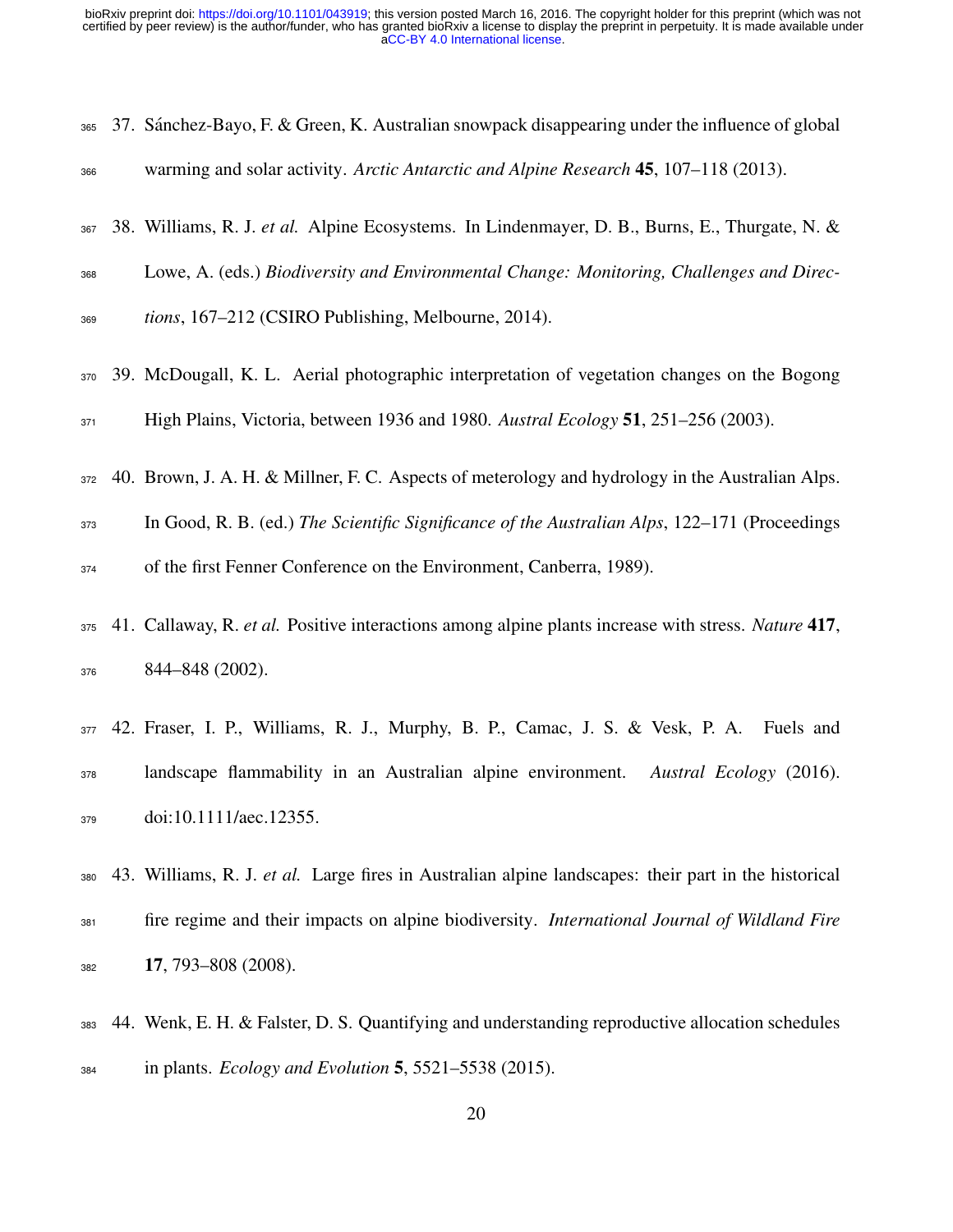<span id="page-20-0"></span>

|     | 385 45. Wipf, S., Stoeckli, V. & Bebi, P. Winter climate change in alpine tundra: plant responses to |  |
|-----|------------------------------------------------------------------------------------------------------|--|
| 386 | changes in snow depth and snowmelt timing. Climatic Change 94, 105–121 (2009).                       |  |

- <span id="page-20-1"></span>46. Engler, R. *et al.* 21st century climate change threatens mountain flora unequally across Europe.
- <span id="page-20-2"></span>*Global Change Biology* 17, 2330–2341 (2011).
- 47. Post, E. & Pedersen, C. Opposing plant community responses to warming with and without herbivores. *Proceedings of the National Academy of Sciences* 105, 12353–12358 (2008).
- <span id="page-20-3"></span>48. IPCC. *Climate Change 2013: The Physical Science Basis. Contribution of Working Group I to*
- *the Fifth Assessment Report of the Intergovernmental Panel on Climate Change* (Cambridge
- <span id="page-20-4"></span>University Press, Cambridge, United Kingdom and New York, NY, USA, 2013).
- 49. Chapin III, F. S. *et al.* Role of land-surface changes in arctic summer warming. *Nature* 310, 657–660 (2005).
- <span id="page-20-5"></span> 50. Camac, J. S., Williams, R. J., Wahren, C.-H., Morris, W. K. & Morgan, J. W. Post-fire regen-eration in alpine heathland: Does fire severity matter? *Austral Ecology* 38, 199–207 (2013).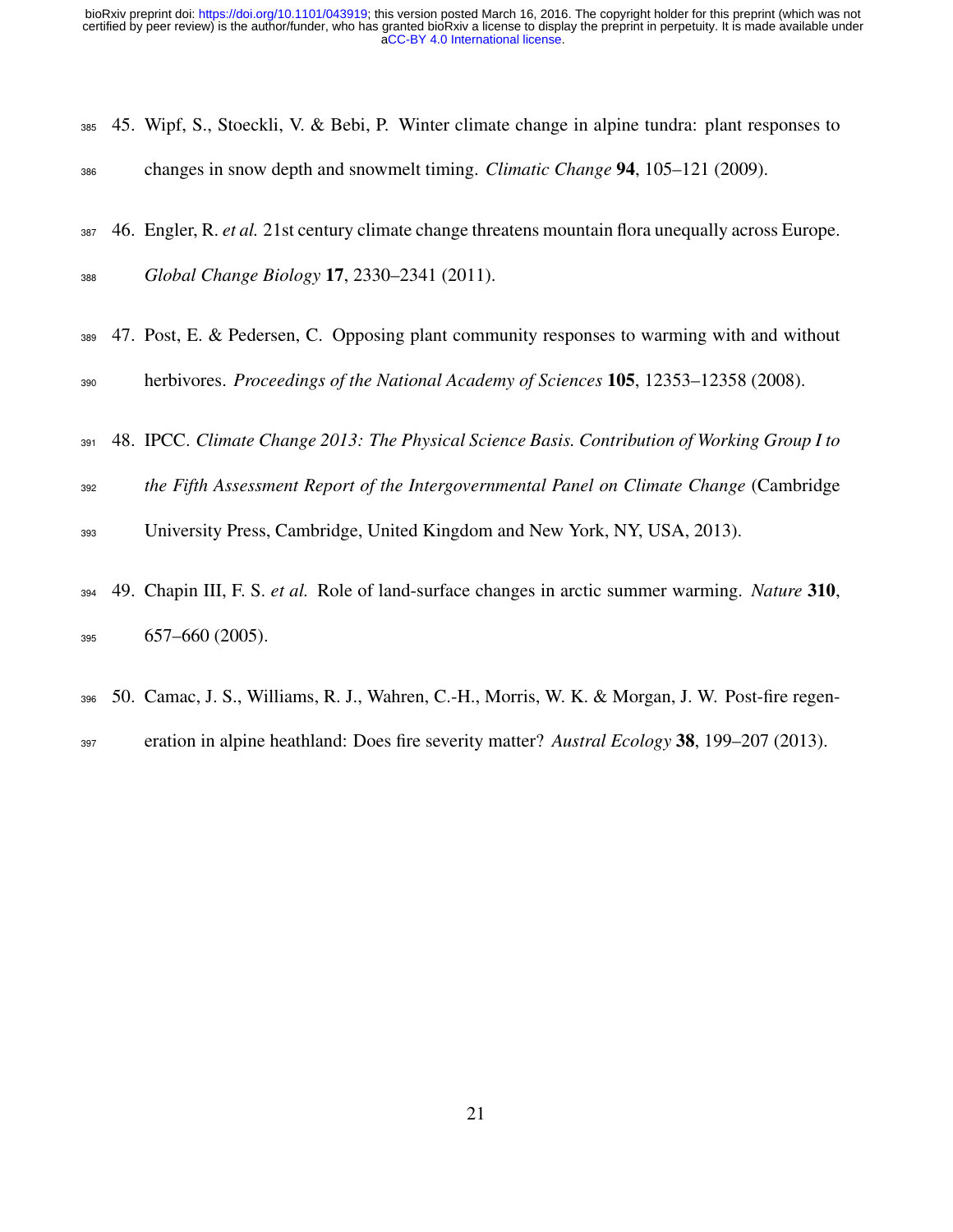### <sup>398</sup> Figures



<span id="page-21-0"></span>**Figure 1 Conceptual diagram illustrating positive warming-shrub-fire feedback loop.** (**a**) Hypothesised positive feedback loop between fire, climatic warming and landscape flammability. Solid blue lines = known mechansims; Dashed black lines = mechansims that may exacerbate or diminish this feedback loop but which we have a paucity of information on. (**b**) Feedback loop based on new evidence obtained from experimental and field surveys conducted in this study. Also includes an example of a potential, but unlikely, effect (red dotted line) that could break this feedback.

399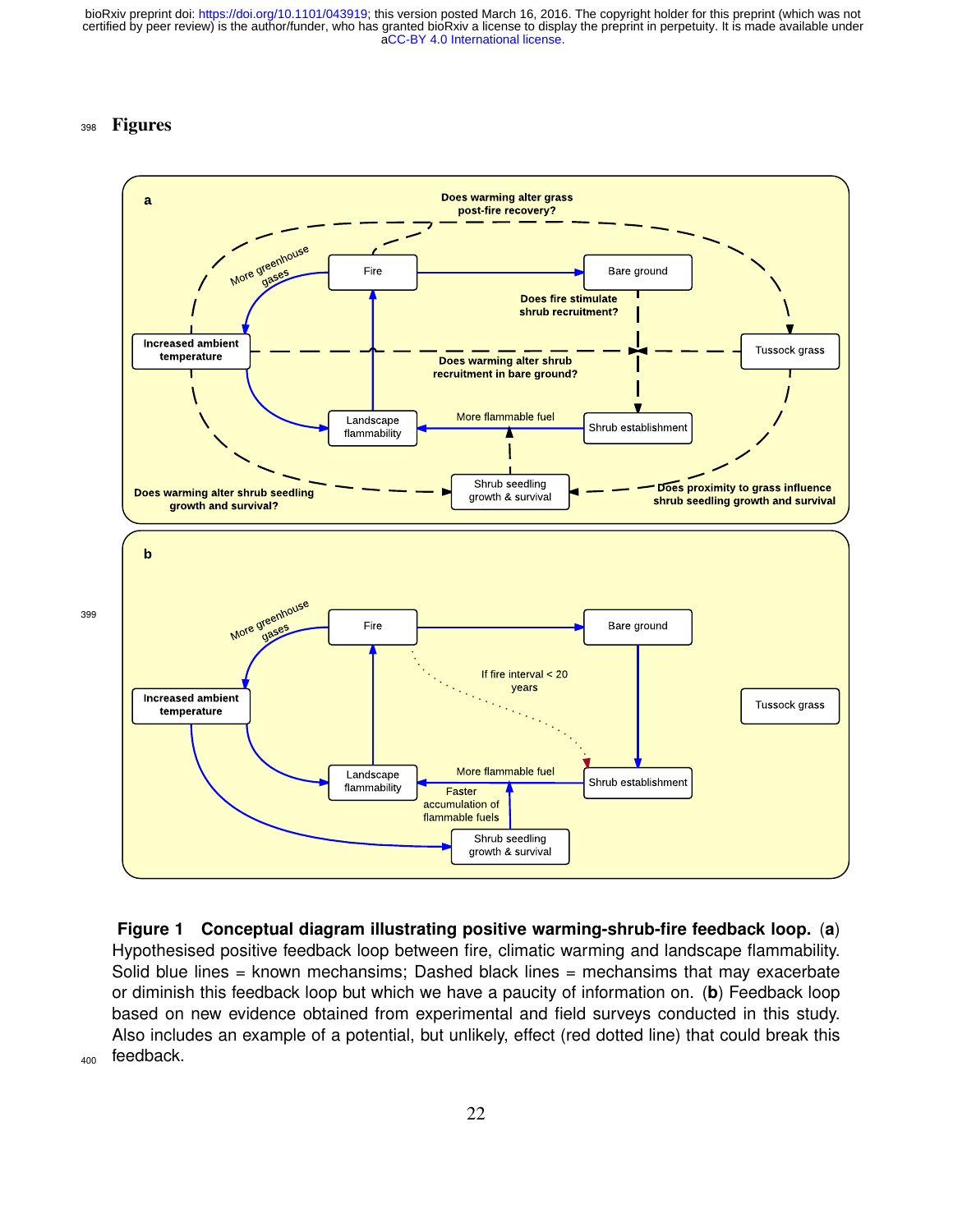

<span id="page-22-0"></span>**Figure 2 Mean** *Grevillea australis* **seedling density along gradients of burning, fire severity (twig diameter), altitude, Topographic Wetness Index (TWI) and adult density.** (**a**) Centered and standardized model coefficients (on the log scale); and effects of: (**b**) burning, (**c**) fire severity, (**d**) altitude, (**e**) topographic wetness and (**f**) adult density, in areas burnt by the 2003 fires. All bars and shaded areas indicate 95% Bayesian Credible Intervals.

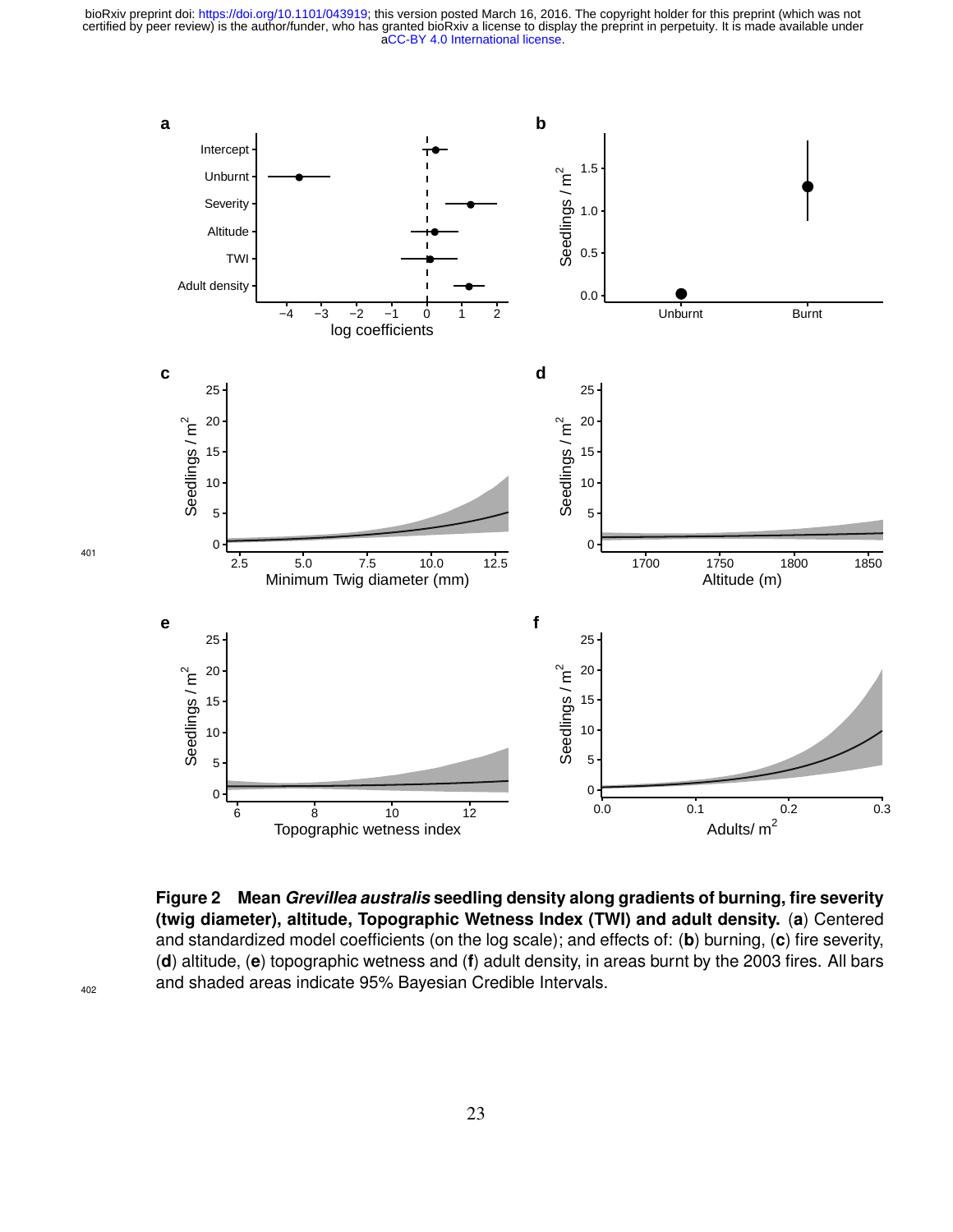[aCC-BY 4.0 International license.](http://creativecommons.org/licenses/by/4.0/) certified by peer review) is the author/funder, who has granted bioRxiv a license to display the preprint in perpetuity. It is made available under bioRxiv preprint doi: [https://doi.org/10.1101/043919;](https://doi.org/10.1101/043919) this version posted March 16, 2016. The copyright holder for this preprint (which was not



<span id="page-23-0"></span>**Figure 3 Observed and projected growth trajectories of four dominant Australian alpine shrubs.** (**a**) Observed height growth: Thick lines with error bars represent mean (± 95% confidence intervals) observed heights at each May census. Thin lines represent individual growth trajectories. (**b**) Mean (± 95% Bayesian Credible Interval) projected growth trajectories. In all cases, red and orange lines = seedlings growing in warmed (OTC) conditions and blue and light blue lines = seedlings growing in control conditions. Projections were based on an logistic growth model using initial seedling size of 6 cm (the mean initial height observed in the OTC experiment) and mean maximum heights observed in long-unburnt sites (i.e. 34, 67, 66 & 70 cm for *Asterolasia*, *Grevillea*, *Phebalium*, & *Prostanthera*, respectively).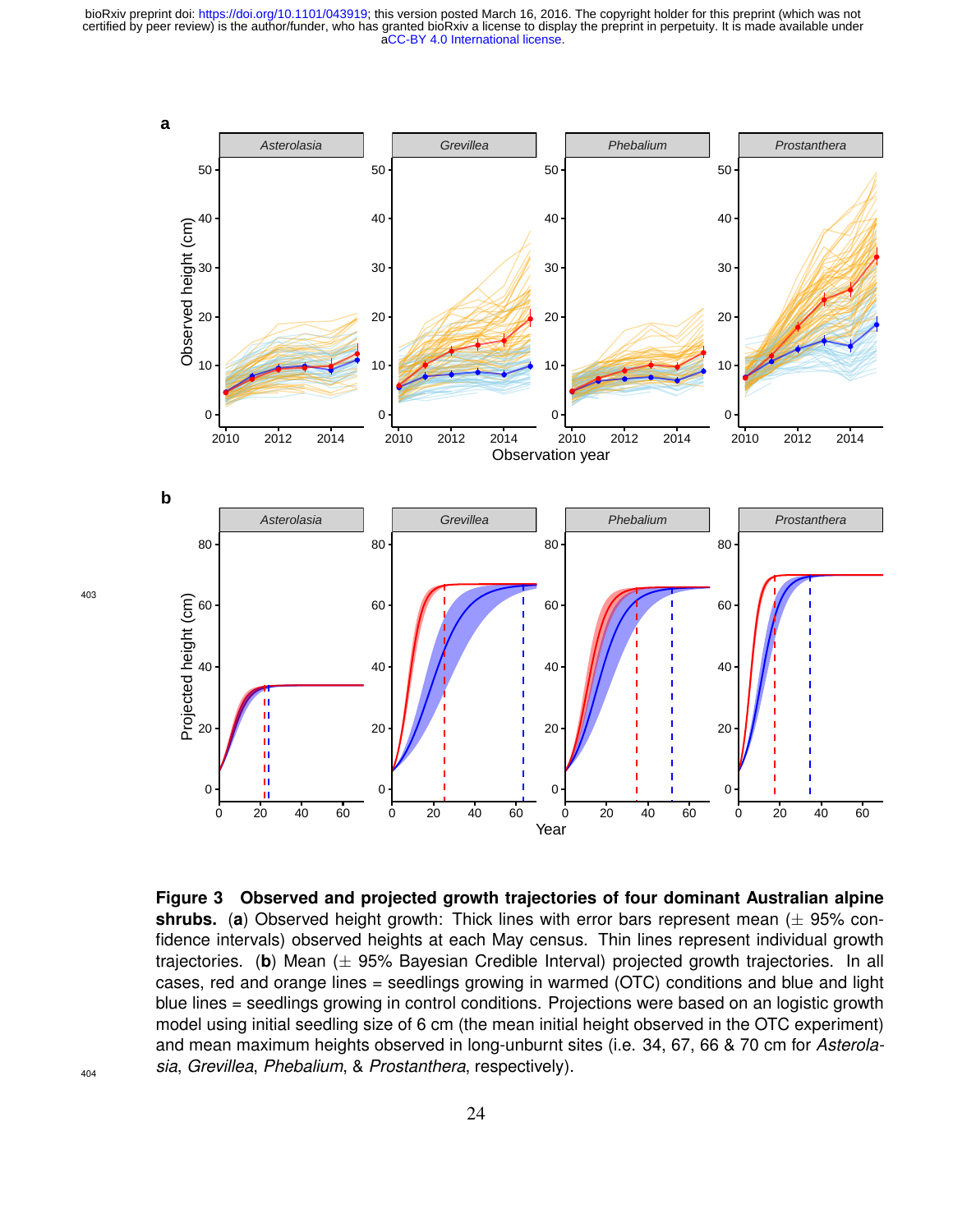

<span id="page-24-0"></span>**Figure 4 Mean (**± **95% Bayesian Credible Interval) annual probability of death for each species growing in control (blue) and warmed (red) conditions.**

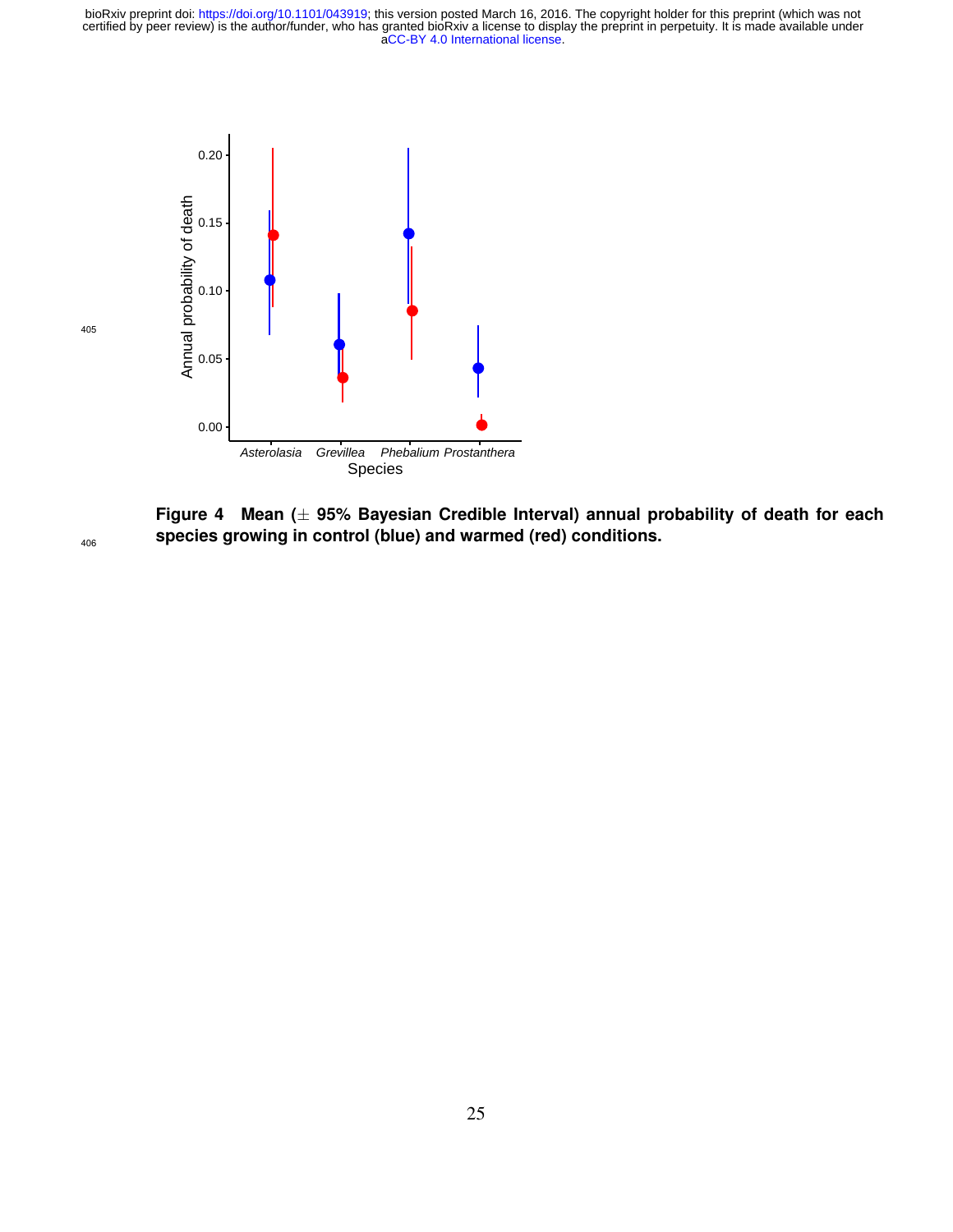

<span id="page-25-0"></span>**Figure 5 Experimental warming and inter-tussock gap size effects on** *Grevillea australis* **seedlings.** Top rows = Growth rate effects, Second row = Mortality effects. (**a** & **c**) Centered and standardized model coefficients; (**b** & **d**) growth and mortality rate response curves along an inter-tussock gap size gradient in warmed (red) and control (blue) conditions. All error bars and shading are 95% Bayesian Credible Intervals.